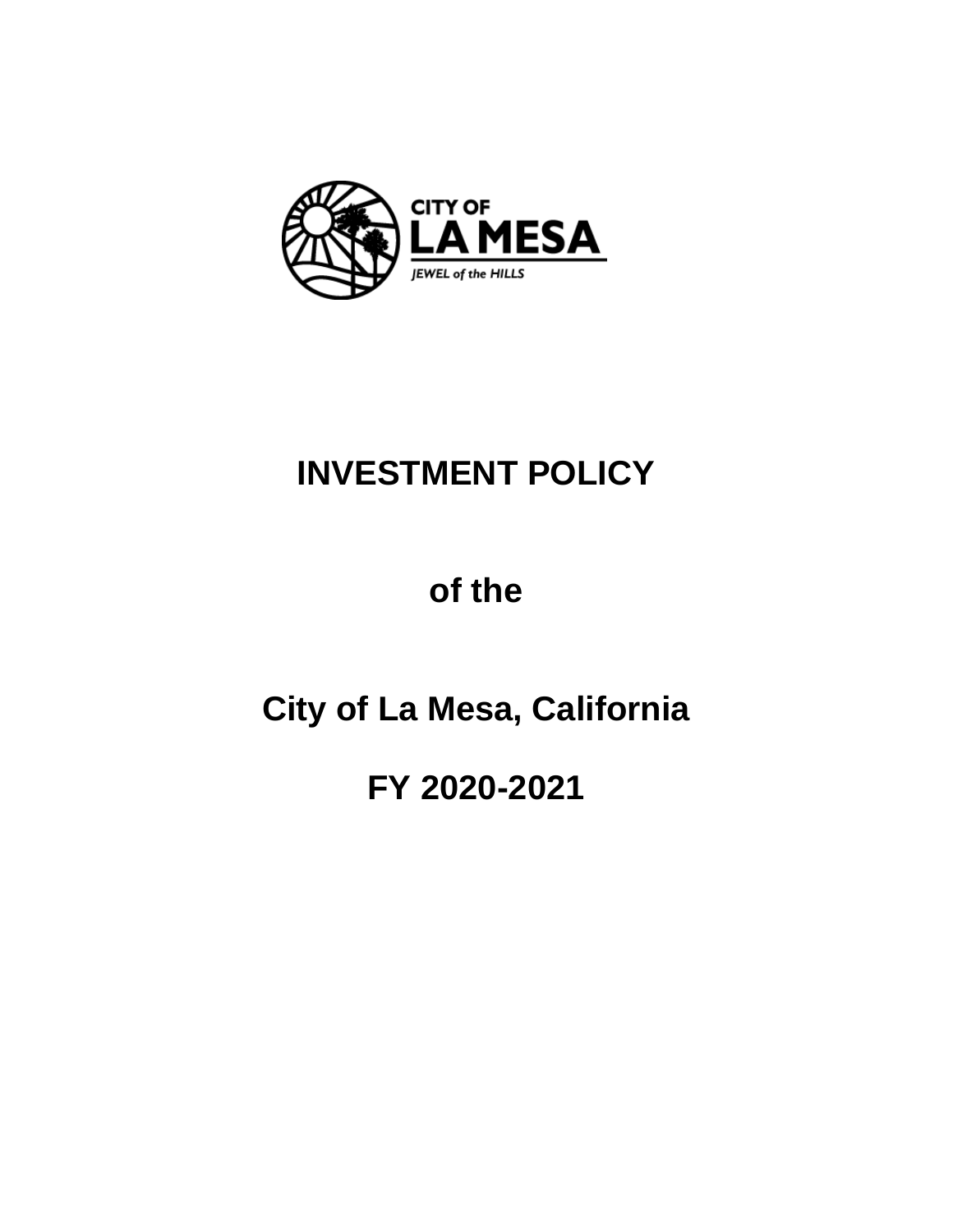# **INVESTMENT POLICY**

#### of the

# **City of La Mesa, California**

| <b>Sections</b> | Title                                 | Page (s) |
|-----------------|---------------------------------------|----------|
|                 |                                       |          |
| 1.              | <b>Policy Statement</b>               | 1        |
| 2.              | <b>Investment Policy Objectives</b>   | $1 - 3$  |
| 3.              | Investments                           | $3 - 7$  |
| 4.              | Safekeeping of Securities             | $7 - 8$  |
| 5.              | <b>Structure and Responsibilities</b> | $8-9$    |
| 6.              | Reporting                             | $9 - 10$ |
| 7.              | <b>Performance Standards</b>          | 10       |
| 8.              | Review of Investment Policy           | 10       |
| 9.              | <b>Definitions</b>                    | 10       |
| 10.             | <b>Adoption of Policy</b>             | 10       |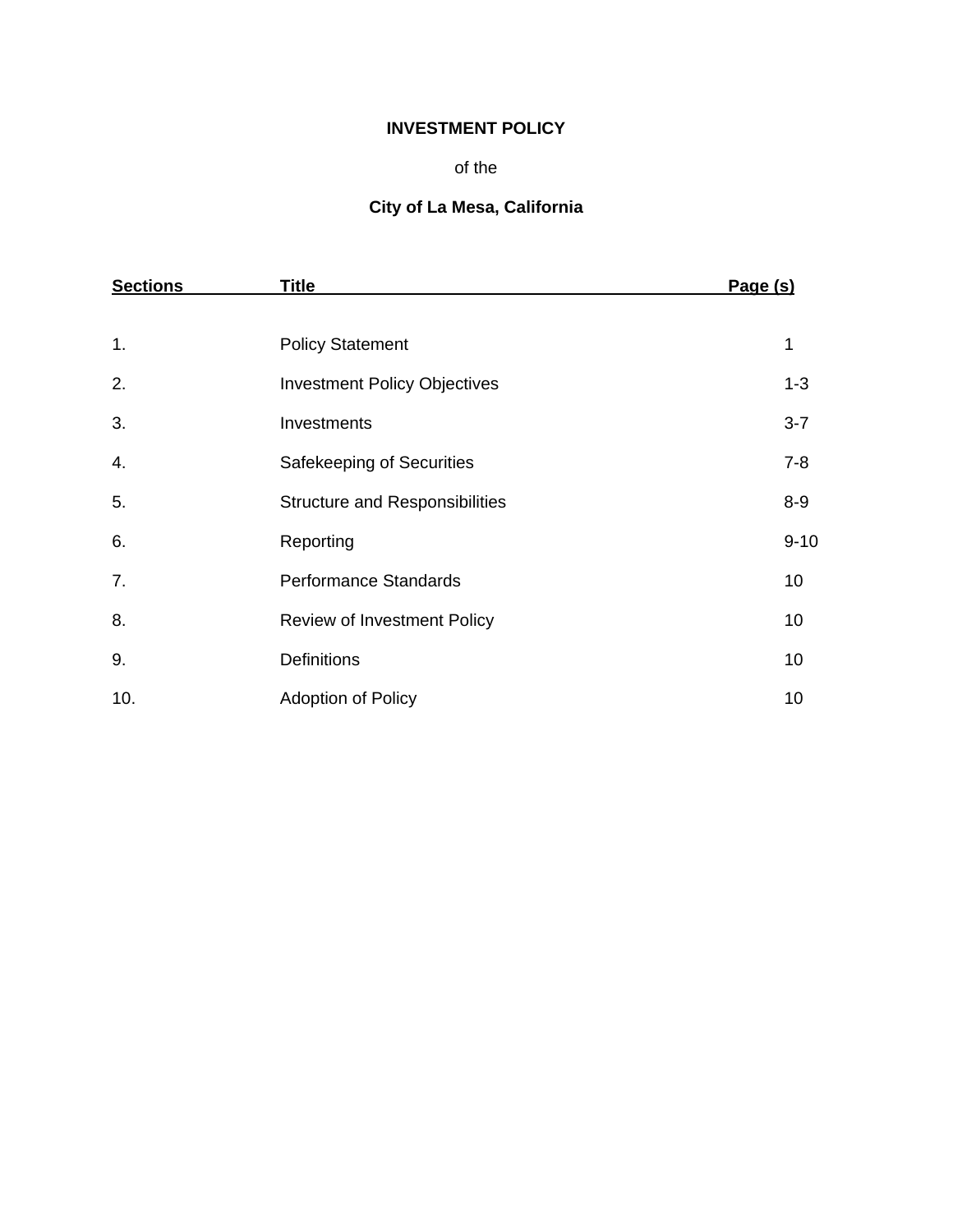# **City of La Mesa, California Investment Policy**

#### **1. POLICY STATEMENT**

La Mesa is a "general law" city that derives its power from California State Law. Founded in 1869, the City was incorporated on February 16, 1912. La Mesa employs a "Council – Manager" form of government under which the Council determines policy and the City Manager assures that the policy is implemented.

All funds of the City of La Mesa shall be invested in accordance with principles of sound treasury management and in accordance with the provisions of the California Government Code Sections 53600 et seq. and this Investment Policy ("Policy"). These funds are defined and detailed in the City's Basic Financial Statements and Independent Auditor's Report and includes any new funds created unless specifically excluded by the City Council.

Specifically excluded funds are:

- Funds deposited with the State Public Employees' Retirement System and;
- Bond proceeds that are subject to covenants and restrictions as defined in the Bond's indenture or are administered under the direct control of the Bond Trustee.

#### **2. INVESTMENT POLICY OBJECTIVES**

#### **A. Overall Risk Profile**

The objectives of the City of La Mesa's Investment Program are, in order of priority:

- 1. Safety of principal of invested funds;
- 2. Maintenance of sufficient liquidity to meet cash flow needs; and
- 3. Attainment of the maximum yield possible consistent with the first two objectives.

To achieve these objectives, The City shall consider the following when making an investment:

#### **1. Safety of Principal of Invested Funds**

The City shall mitigate the risk to the principal of invested funds by limiting credit and interest rate risks. Credit Risk is the risk of loss due to the failure of a security's issuer or backer. Interest Rate Risk is the risk that the market value of the City's portfolio will fall due to an increase in general interest rates.

- a) Credit risk will be mitigated by:
	- (i) Limiting investments to only the most creditworthy types of securities as evaluated "investment grade" by one of the four Nationally Recognized Statistical Rating Organizations (NRSRO) as determined by the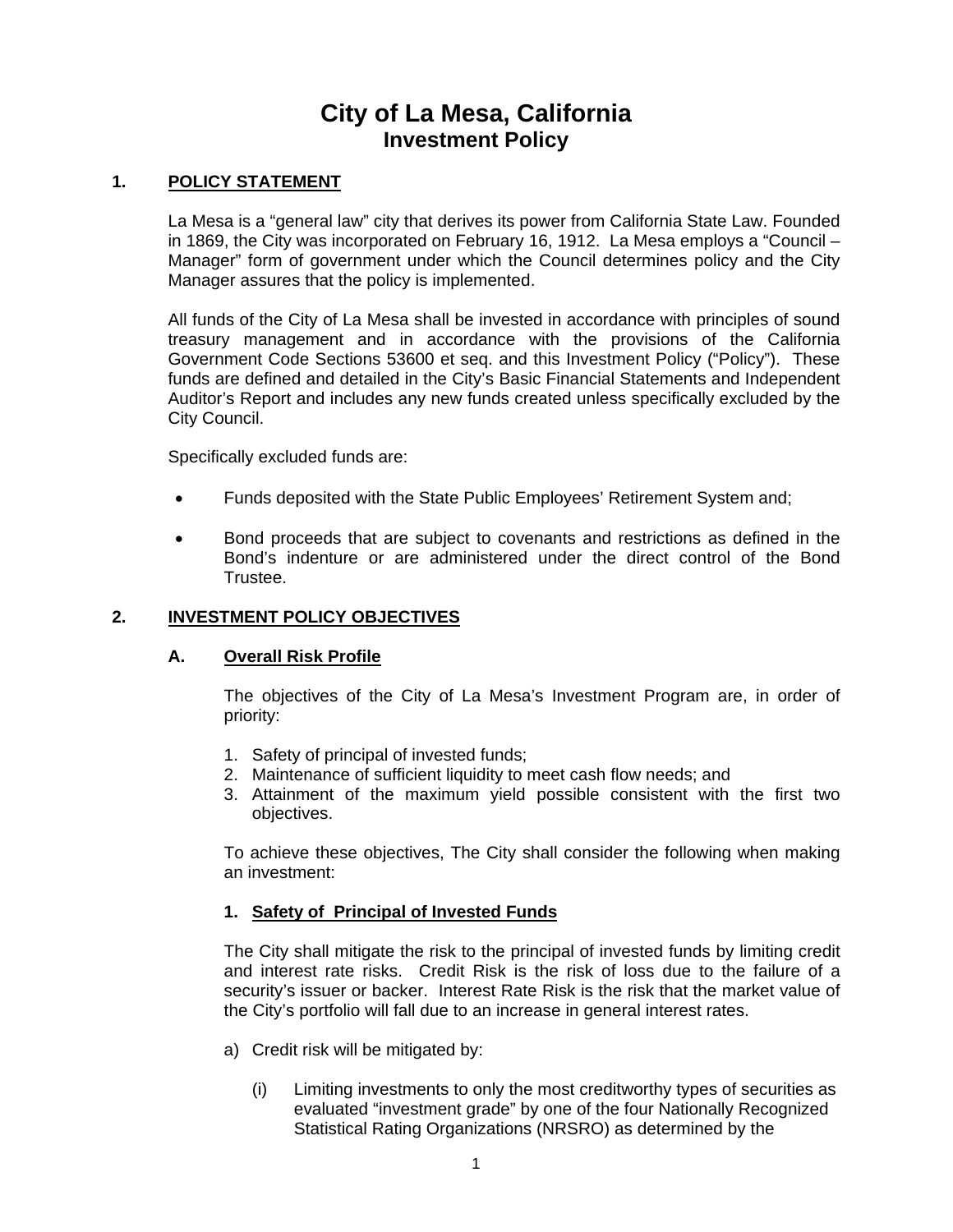Securities and Exchange Commission (SEC), including (1) Standard & Poor's Rating Service, (2) Moody's Investors Service, (3) Fitch Ratings and (4) Dominion Bond Rating Service.

- (ii) By pre-qualifying the financial institutions with which it will do business; and
- (iii) By diversifying the investment portfolio so that the potential failure of any one issue or issuer will not place an undue financial burden on the City.
- b) Interest rate risk will be mitigated by:
	- (i) Structuring the City's portfolio so that securities mature to meet the City's cash requirements for ongoing obligations, thereby avoiding the possible need to sell securities on the open market at a loss prior to their maturity to meet those requirements; and
	- (ii) Investing primarily in shorter term securities.
	- (iii) Not paying a premium for any secondary market security which includes a "call feature", thereby obviating the possibility that the interest realized will be less than anticipated, and/or that the call price will be substantially less than book value, resulting in a potential loss of principal.

## **2. Liquidity**

The City's investment portfolio shall be structured in a manner which emphasizes that securities mature at the same time the cash is needed to meet anticipated demands (Static Liquidity). Additionally, since all possible cash demands cannot be anticipated, the portfolio should consist of securities with active secondary markets (Dynamic Liquidity). The maximum percentage of different investment instruments and maturities is described in Section 3 of this Policy.

## **3. Yield**

Yield on the City's investment portfolio is of secondary importance compared to the safety and liquidity objectives described above. Investments are limited to relatively low risk securities in anticipation of earning a fair return relative to the risk being assumed. While it may occasionally be necessary or strategically prudent for the City to sell a security prior to maturity to either meet unanticipated cash needs or to restructure the portfolio, this policy specifically prohibits trading securities for the sole purpose of speculating on the future direction of interest rates.

## **B. Basic Investment Strategy**

The City shall pursue a "passive" strategy of investment under which investments shall be of "laddered" maturities, facilitating a "buy and hold" process where financial instruments are held until maturity rather than actively bought and sold at various times. An "active" strategy of market timing, sector rotation, indexing to a benchmark and similar strategies are considered inappropriate for the size of the City's portfolio. It is understood that it may be appropriate to sell a particular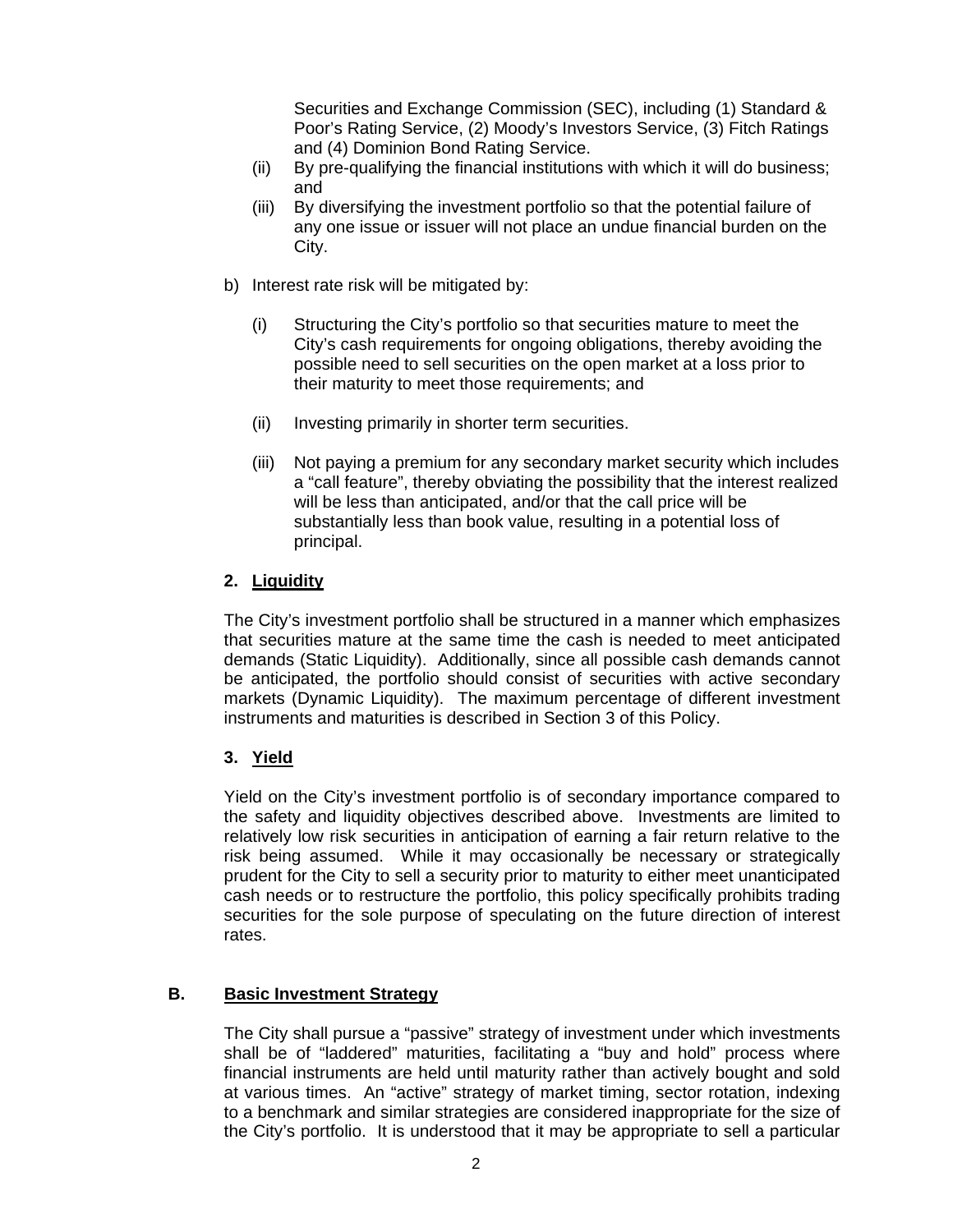security prior to maturity to meet unanticipated cash needs with the approval of the City Treasurer.

The City's investment portfolio shall be structured to provide that sufficient funds from investments are available each month to meet the City's anticipated cash needs. Subject to the objectives stated above, the choice in investment instruments and maturities shall be based upon an analysis of future anticipated cash needs, existing and anticipated revenues, interest rate trends and specific market opportunities. No investment may have a maturity of more than five (5) years from its date of purchase without receiving prior City Council approval. After approval by City Council, reserve funds associated with bond issues may have a maturity of more than five (5) years, up to the earliest date the bonds may be redeemed or mature.

## **3. INVESTMENTS**

This section of the Investment Policy identifies the types of investments in which the City will invest its idle or surplus funds.

## **A. Standard of Prudence**

The City operates its investment portfolio under the Prudent Investor Standard (California Government Code Section 53600.3) which states in essence that: "When investing, reinvesting, purchasing, acquiring, exchanging, selling, or managing public funds, a trustee shall act with care, skill, prudence, and diligence under the circumstances then prevailing, including, but not limited to, the general economic conditions and the anticipated needs of the Agency, that a prudent person acting in a like capacity and familiarity with those matters would use in the conduct of funds of a like character and with like aims, to safeguard the principal and maintain the liquidity needs of the Agency".

This standard shall be applied in the context of managing the overall portfolio. Investment officers, acting in accordance with written procedures and this investment policy and exercising the above standard of diligence shall be relieved of personal responsibility for an individual security's credit risk or market price changes, provided deviations from expectations are reported in a timely fashion and appropriate action is taken to control adverse developments.

## **B. Eligible Securities**

The City is provided a broad spectrum of eligible investments under California Government Code Section 53600 et seq. The City may choose to restrict its permitted investments to a smaller list of securities that more closely fits the City's cash flow needs and requirements for liquidity. If a type of investment is added to California State Code 53600, it will not be added to the City's Authorized Investment List until this policy is amended and approved by the City Council. If a type of investment permitted by the City should be removed from California State Code 53600, it will be deemed concurrently removed from the City's Authorized Investment List, but existing holdings may be held until they mature.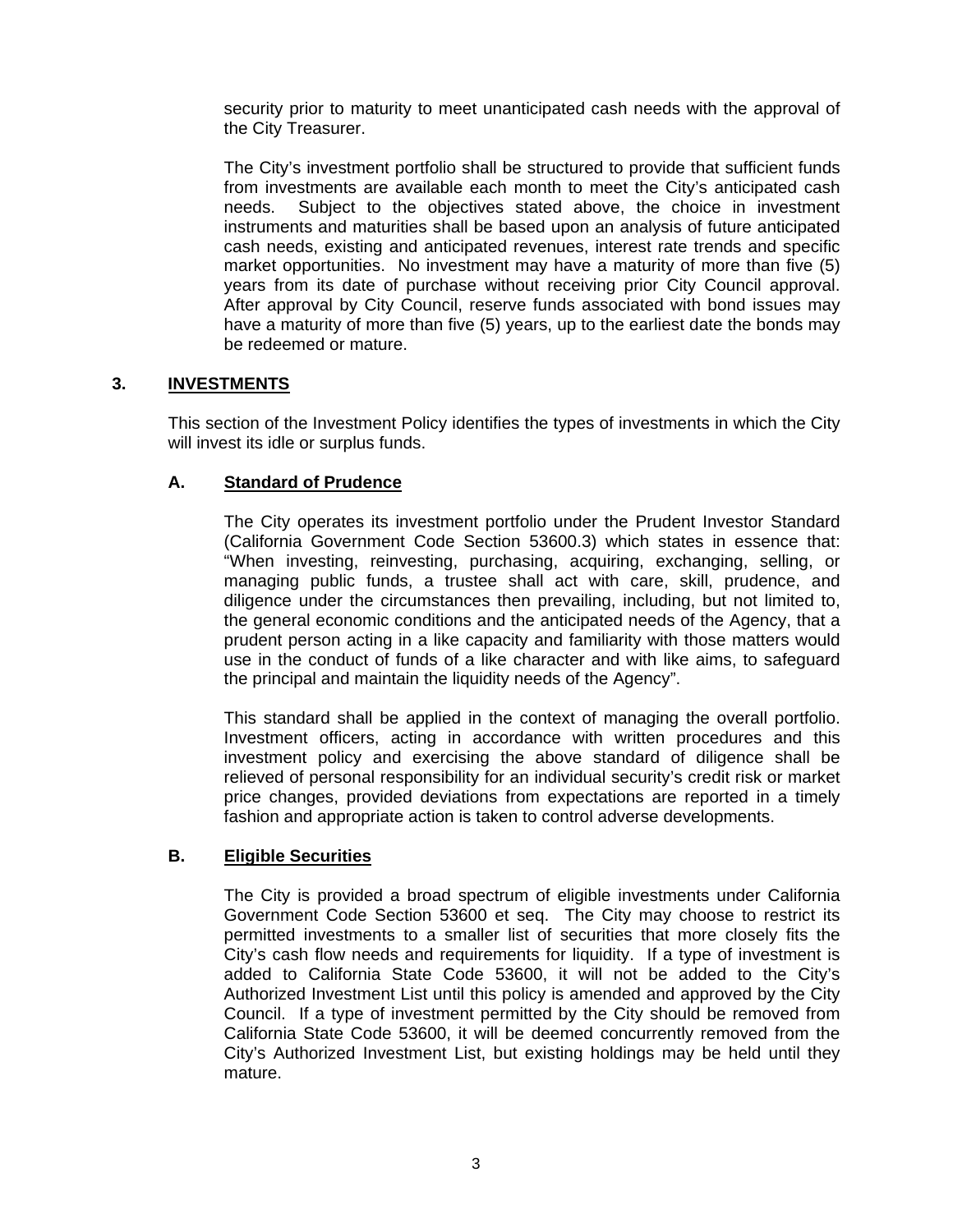#### **The City's Authorized Investment List**

Allowable investment instruments per State Government Code Section 53600 et seq. (as of January 1, 2013)<sup>A</sup> applicable to all local agencies<sup>B</sup> and detailed in the Local Agency Investment Guidelines (version 13.02) as published by the California Debt and Investment Advisory Commission

| <b>INVESTMENT TYPE</b>                                                       | <b>MAXIMUM</b><br><b>MATURITY<sup>C</sup></b> | <b>MAXIMUM</b><br><b>SPECIFIED</b><br>% OF<br><b>PORTFOLIO<sup>D</sup></b> | <b>MINIMUM QUALITY</b><br><b>REQUIREMENTS</b>                                                                        |  |  |  |
|------------------------------------------------------------------------------|-----------------------------------------------|----------------------------------------------------------------------------|----------------------------------------------------------------------------------------------------------------------|--|--|--|
| Local Agency Bonds                                                           | 5 years                                       | None                                                                       | None                                                                                                                 |  |  |  |
| U.S. Treasury Obligations                                                    | 5 years                                       | None                                                                       | None                                                                                                                 |  |  |  |
| State Obligations - CA and<br><b>Others</b>                                  | 5 years                                       | None                                                                       | None                                                                                                                 |  |  |  |
| CA Local Agency Obligations                                                  | 5 years                                       | None                                                                       | None                                                                                                                 |  |  |  |
| U.S. Agency Obligations                                                      | 5 years                                       | None                                                                       | None                                                                                                                 |  |  |  |
| <b>Bankers' Acceptances</b>                                                  | 180 days                                      | 40% <sup>E</sup>                                                           | None                                                                                                                 |  |  |  |
| <b>Commercial Paper - Select</b><br>Agencies <sup>F</sup>                    | 270 days                                      | 25% of the<br>agency's money <sup>G</sup>                                  | "A-1" if the issuer has issued<br>long-term debt it must be<br>rated "A" without regard to<br>modifiers <sup>H</sup> |  |  |  |
| Commercial Paper - Other<br>Agencies <sup>1</sup>                            | 270 days                                      | 40% of the<br>agency's money                                               | "A-1" if the issuer has issued<br>long-term debt it must be<br>rated "A" without regard to<br>modifiers <sup>H</sup> |  |  |  |
| Negotiable Certificates of<br>Deposit                                        | 5 years                                       | $30\%$ K                                                                   | None                                                                                                                 |  |  |  |
| <b>CD Placement Service</b>                                                  | 5 years                                       | $30\%$ <sup>K</sup>                                                        | None                                                                                                                 |  |  |  |
| Repurchase Agreements                                                        | 1 year                                        | None                                                                       | None                                                                                                                 |  |  |  |
| Reverse Repurchase<br><b>Agreements and Securities</b><br>Lending Agreements | 92 days $L$                                   | 20% of the base<br>value of the<br>portfolio                               | None <sup>M</sup>                                                                                                    |  |  |  |
| Medium-Term Notes <sup>N</sup>                                               | 5 years                                       | 30%                                                                        | "A" Rating                                                                                                           |  |  |  |
| Mutual Funds and Money Market<br><b>Mutual Funds</b>                         | N/A                                           | 20% <sup>o</sup>                                                           | Multiple <sup>P,Q</sup>                                                                                              |  |  |  |
| <b>Collateralized Bank Deposits</b>                                          | 5 years                                       | None                                                                       | None                                                                                                                 |  |  |  |
| Mortgage Pass-Through<br><b>Securities</b>                                   | 5 years                                       | 20%                                                                        | "AA" Rating <sup>R</sup>                                                                                             |  |  |  |
| Bank/Time Deposits                                                           | 5 years                                       | None                                                                       | None                                                                                                                 |  |  |  |
| <b>County Pooled Investment Funds</b>                                        | N/A                                           | None                                                                       | None                                                                                                                 |  |  |  |
| Joint Powers Authority Pool                                                  | N/A                                           | None                                                                       | Multiple <sup>S</sup>                                                                                                |  |  |  |
| Local Agency Investment Fund<br>(LAIF)                                       | N/A                                           | None                                                                       | None                                                                                                                 |  |  |  |
| Voluntary Investment Program<br>Fund <sup>T</sup>                            | N/A                                           | None                                                                       | None                                                                                                                 |  |  |  |

#### Figure 1

See "Table of Notes for Figure 1" on the next page for footnotes related to this exhibit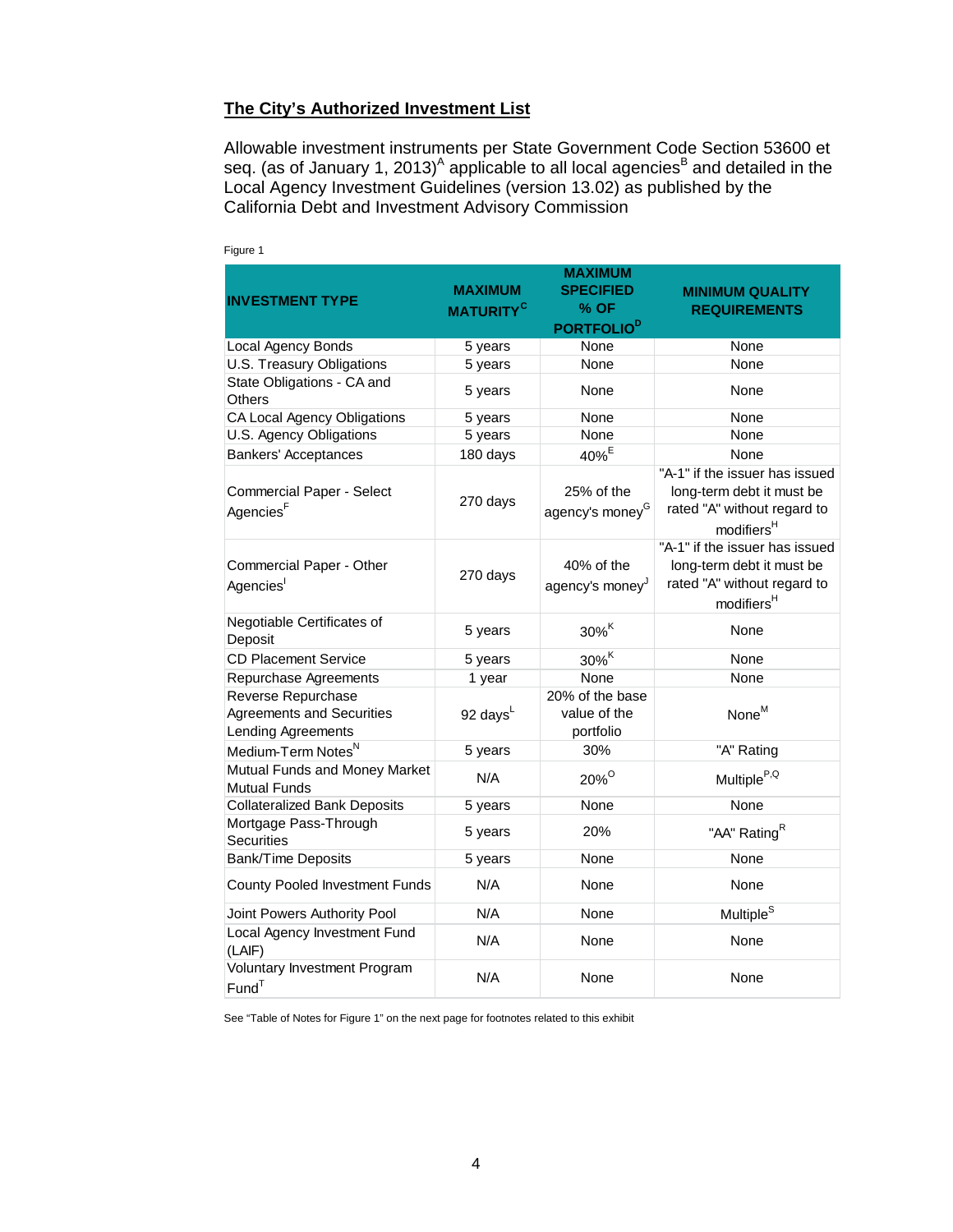|         | <b>TABLE OF NOTES FOR FIGURE 1</b>                                                                                                                                                                                                                                                                                                                                                                                                                                                                          |
|---------|-------------------------------------------------------------------------------------------------------------------------------------------------------------------------------------------------------------------------------------------------------------------------------------------------------------------------------------------------------------------------------------------------------------------------------------------------------------------------------------------------------------|
|         | Sources: Government Code Sections 16340, 16429.1, 53601, 53601.8, 53635, 53635.2, and 53638.                                                                                                                                                                                                                                                                                                                                                                                                                |
| В       | Municipal Utilities Districts have the authority under the Public Utilities Code Section 12871 to invest in<br>certain securities not addressed here.                                                                                                                                                                                                                                                                                                                                                       |
|         | Section 53601 provides that the maximum term of any investment authorized under this section, unless<br>otherwise stated, is five years. However, the legislative body may grant express authority to make<br>investments either specifically or as a part of an investment program approved by the legislative body that<br>exceeds this five year maturity limit. Such approval must be issued no less than three months prior to the<br>purchase of any security exceeding the five-year maturity limit. |
| D       | Percentages apply to all portfolio investments regardless of source of funds. For instance, cash from a<br>reverse repurchase agreement would be subject to the restrictions.                                                                                                                                                                                                                                                                                                                               |
| Ε       | No more than 30 percent of the agency's money may be in bankers' acceptances of any one commercial<br>bank.                                                                                                                                                                                                                                                                                                                                                                                                 |
|         | "Select Agencies" are defined as a "city, a district, or other local agency that do[es] not pool money in<br>deposits or investment with other local agencies, other than local agencies that have the same governing<br>body."                                                                                                                                                                                                                                                                             |
| G       | No more than 10 percent of the agency's money may be invested in any one issuer's commercial paper.                                                                                                                                                                                                                                                                                                                                                                                                         |
|         | Issuing corporation must be organized and operating within the U.S. and have assets in excess of \$500<br>million.                                                                                                                                                                                                                                                                                                                                                                                          |
|         | "Other Agencies" are counties, a city and county, or other local agency "that pools money in deposits or<br>investments with other local agencies, including local agencies that have the same governing body." Local<br>agencies that pool exclusively with other local agencies that have the same governing body must adhere to<br>the limits set for "Select Agencies," above.                                                                                                                          |
| J       | No more than 10 percent of the agency's money may be invested in the commercial paper of any one<br>corporate issuer.                                                                                                                                                                                                                                                                                                                                                                                       |
| κ       | No more than 30 percent of the agency's total funds may be invested in CDs authorized under Sections<br>53601.8, 53635.8, and 53601(i).                                                                                                                                                                                                                                                                                                                                                                     |
| τ       | Reverse repurchase agreements or securities lending agreements may exceed the 92-day term if the<br>agreement includes a written codicil guaranteeing a minimum earning or spread for the entire period<br>between the sale of a security using a reverse repurchase agreement or securities lending agreement and<br>the final maturity dates of the same security.                                                                                                                                        |
| Μ       | Reverse repurchase agreements must be made with primary dealers of the Federal Reserve Bank of New<br>York or with a nationally or state chartered bank that has a significant relationship with the local agency.<br>The local agency must have held the securities used for the agreements for at least 30 days.                                                                                                                                                                                          |
| Ν       | "Medium-term notes" are defined in Section 53601 as "all corporate and depository institution debt<br>securities with a maximum remaining maturity of five years or less, issued by corporations organized and<br>operating within the U.S. or by depository institutions licensed by the U.S. or any state and operating within<br>the U.S."                                                                                                                                                               |
| $\circ$ | No more than 10 percent invested in any one mutual fund.                                                                                                                                                                                                                                                                                                                                                                                                                                                    |
|         | A mutual fund must receive the highest ranking by not less than two nationally recognized rating agencies<br>or the fund must retain an investment advisor who is registered with the SEC (or exempt from registration),<br>has assets under management in excess of \$500 million, and has at least five years experience investing<br>in instruments authorized by Sections 53601 and 53635.                                                                                                              |
| Q       | A money market mutual fund must receive the highest ranking by not less than two nationally recognized<br>statistical rating organizations or retain an investment advisor registered with the SEC or exempt from<br>registration and who has not less than five years experience investing in money market instruments with<br>assets under management in excess of \$500 million.                                                                                                                         |
|         | Issuer must have an "A" rating or better for the issuer's debt as provided by a nationally recognized rating<br>agency.                                                                                                                                                                                                                                                                                                                                                                                     |
|         | A joint powers authority pool must retain an investment advisor who is registered with the SEC (or exempt<br>from registration), has assets under management in excess of \$500 million, and has at least five years<br>experience investing in instruments authorized by Section 53601, subdivisions (a) to (o).                                                                                                                                                                                           |
|         | Local entities can deposit between \$200 million and \$10 billion into the Voluntary Investment Program<br>Fund, upon approval by their governing bodies. Deposits in the fund will be invested in the Pooled Money<br>Investment Account.                                                                                                                                                                                                                                                                  |

Appendix A, "Description of Authorized Investments" is a more detailed description of the authorized investments listed in Figure 1 above.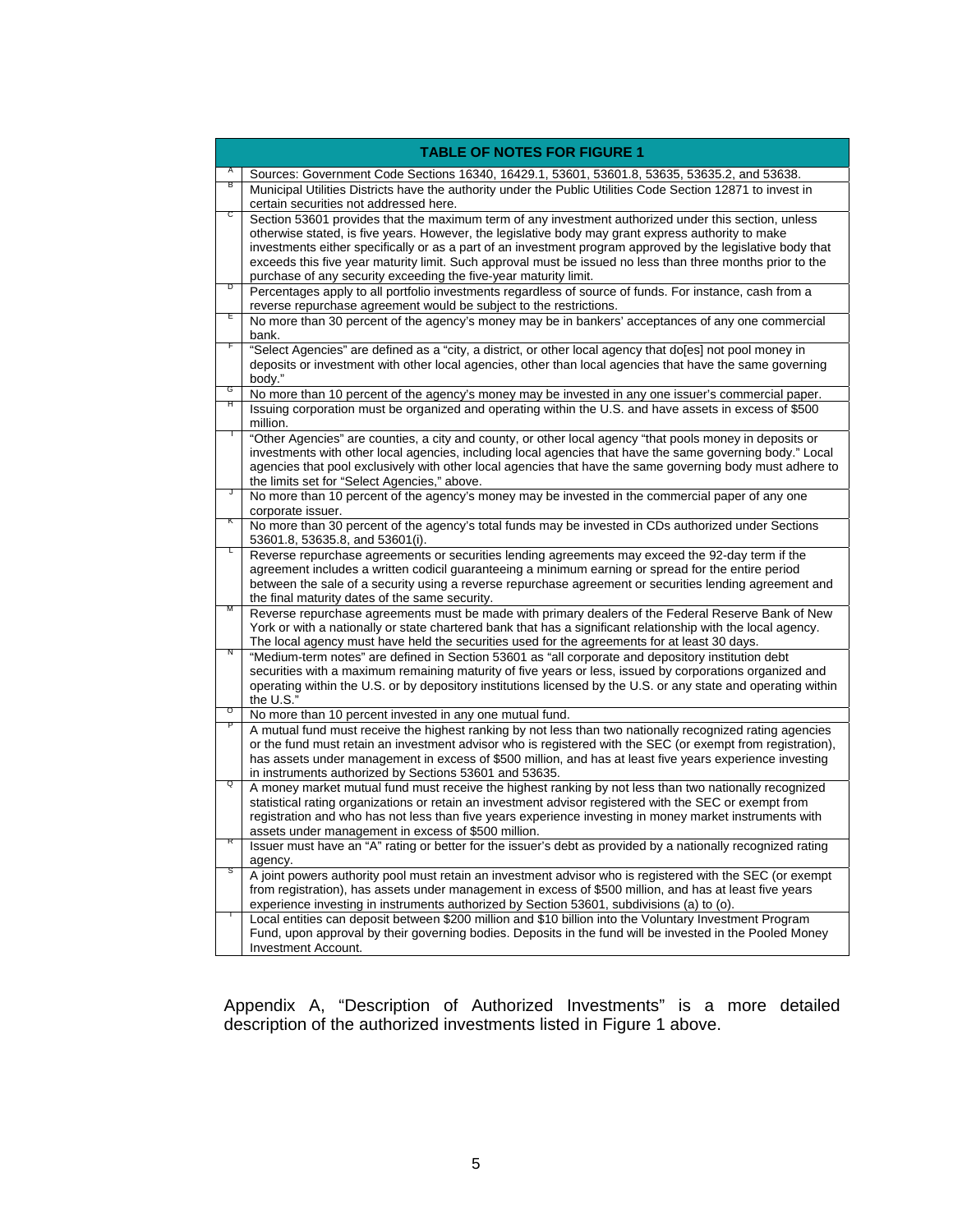A thorough investigation of any pool or fund is required prior to investing and on a continual basis. The investigation will, at a minimum, obtain the following information:

- A description of eligible investment securities, and a written statement of investment policies and objectives.
- A description of interest calculations and how it is distributed, and how gains and losses are distributed.
- A description of how securities are safeguarded (including the settlement process) and how often the securities are marked to market and how often an audit is conducted.
- A description of who may invest in the program, how often, what size deposits and withdrawals are permitted.
- A schedule for receiving statements and portfolio listings.
- Does the pool/fund maintain a reserve or retain earnings or is all income after expenses distributed to participants?
- A fee schedule which also discloses when and how fees are assessed.
- Is the pool or fund eligible for bond proceeds and/or will it accept such proceeds?

The purpose of this investigation is to determine the suitability of a pool or fund and evaluate the risk of placing funds with that pool or fund.

One of the purposes of this Investment Policy is to define what investments are permitted. If a type of security is not specifically authorized by this policy, it is not a permitted investment.

#### **C. Qualification of Brokers, Dealers and Financial Institutions**

The City Treasurer or his/her designee will establish and maintain a list of the financial institutions and broker/dealers authorized to provide investment and depository services to the City, will perform an annual review of the financial condition and registrations of the authorized financial institutions and broker/dealers, and require annual audited financial statements to be on file for each approved entity. The Investment Committee may limit the number of broker/dealers as deemed appropriate. The City shall annually provide its current Investment Policy to all interested parties, including all financial institutions and broker/dealers approved to do business with the City, by posting the Investment Policy on the City's official website. Upon annual notification of the approved Investment Policy, receipt of the Policy, including confirmation that it has been reviewed by the person(s) handling the City's account, shall be acknowledged in writing within thirty (30) days of such notification. Audited financial statements as required herein shall be submitted annually within 90 days of such notification.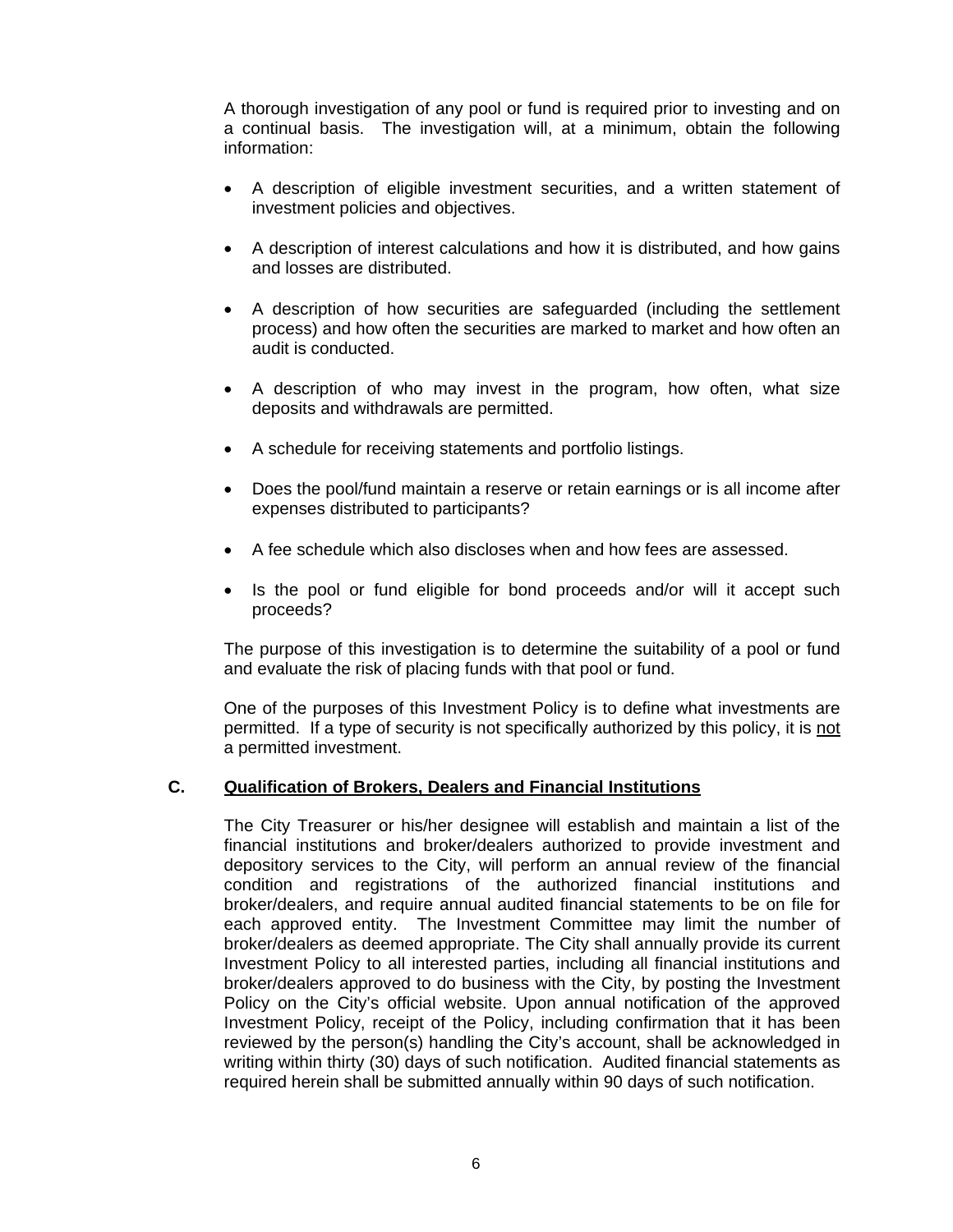All broker-dealers and financial institutions that desire to become qualified bidders for investment transactions must submit a "Broker-Dealer Application" and related documents relative to eligibility. This includes a current audited financial statement, proof of state registration, proof of FINRA registration and a certification that all persons handling the City's account have received and reviewed the City's Investment Policy and agree to comply with the provisions outlined in the Investment Policy. The City Treasurer or his/her designee may establish any additional criteria deemed appropriate to evaluate and approve any financial services provider. The selection process for broker-dealers shall be open to both "primary dealers" and "secondary/regional dealers" that qualify under Securities and Exchange Commission Rule 15c3-1 (Uniform Net Capital Rule). The provider must have an office in California and the provider's representative must be experienced in institutional trading practices and familiar with the California Government Code as it relates to investments by a City. The current form of the Broker Dealer Questionnaire appears as Appendix B of this policy.

## **D. Collateralization Requirements**

Uninsured Time Deposits with banks and savings and loans shall be collateralized in the manner prescribed by state law for depositories accepting municipal investment funds.

Repurchase Agreements shall be collateralized in accordance with terms specified in the Master Repurchase Agreement. The valuation of collateral securing a Repurchase Agreement will be verified weekly to ensure a minimum of 102% of the value of the transaction being held by the City's depository agent.

# **E. Diversification**

The City will diversify its investments by security type and investment. With the exception of bond reserve funds, bond escrow funds, and any other specific funds approved by the City Council, the City Treasurer or his/her designee and the City's Investment Committee will adopt a strategy that combines current market conditions with the City's cash needs to maintain the maximum degree of safety of principal and liquidity throughout market and budgetary cycles. This strategy will include diversification by investment type and maturity allocations and will be included in the regular quarterly reports to Council. This strategy will be reviewed quarterly and can be changed accordingly.

## **F. Confirmations**

Receipts for confirmation of purchases or sales of authorized securities shall include at a minimum the following information: trade date, settlement date, description of the security, par value, interest rate, price, yield to maturity, City's name, net amount due and third party custodial information.

## **4. SAFEKEEPING OF SECURITIES**

The City shall contract with a bank or banks for the safekeeping of securities that are owned by the City as a part of its investment portfolio or transferred to the City under the terms of a Repurchase Agreement.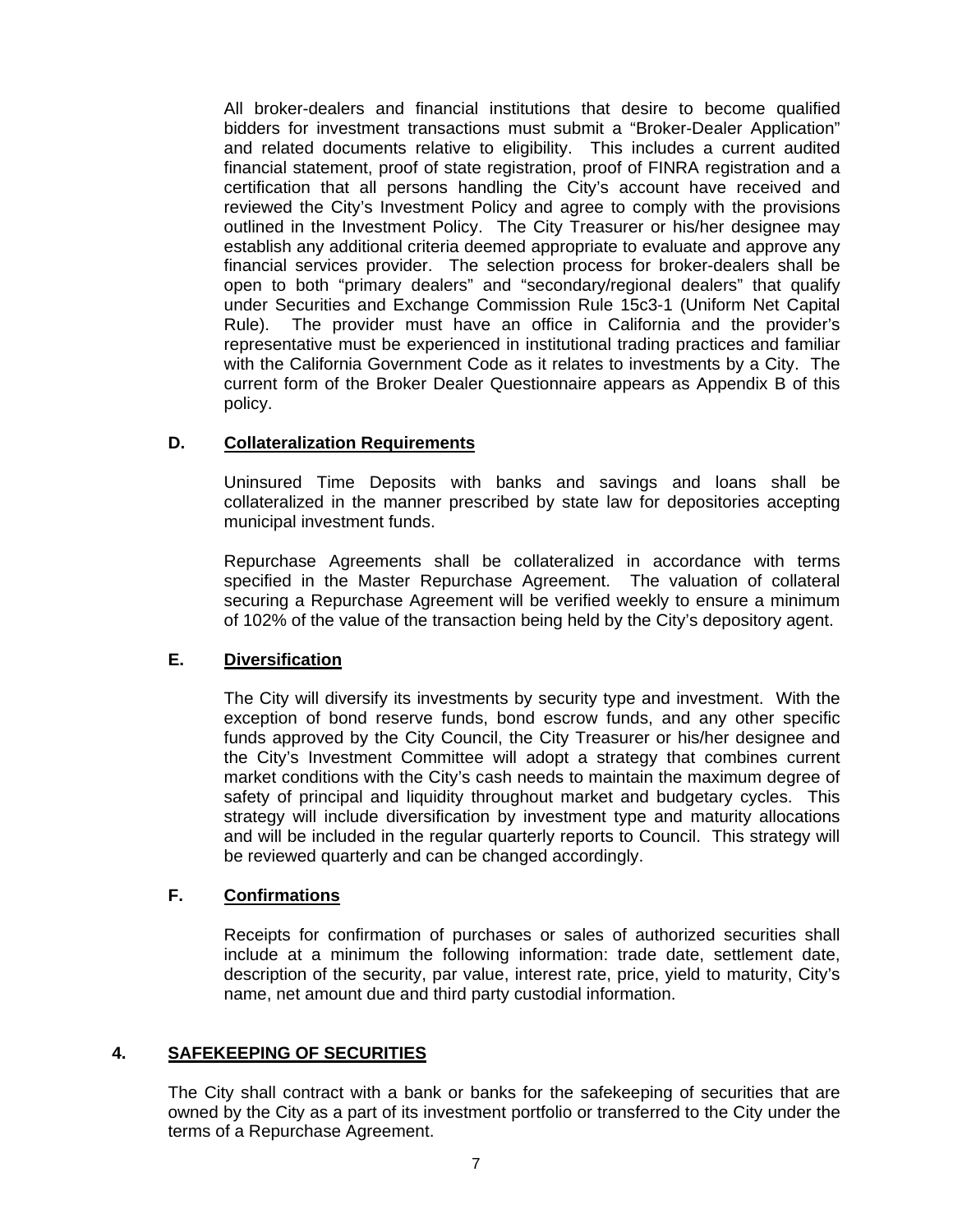All securities owned by the City shall be held in safekeeping by a third party bank trust department acting as agent for the City under the terms of a custody agreement executed by the bank and the City. **All securities will be received and delivered using standard delivery versus payment (DVP) procedures**. The third party bank trustee agreement must comply with Section 53608 of the California Government Code. No outside broker/dealer or advisor may have access to City funds, accounts or investments and any transfer of funds must be approved by the City Treasurer.

The City's current custodian is:

MUFG Union Bank, N.A. Global Custody Services 350 California Street, Suite 600 San Francisco, CA 94104 ATTN: Elena Aguba Telephone 415.705.7206.

#### **5. STRUCTURE AND RESPONSIBILITIES**

This section of the policy defines the overall structure and areas of responsibility within the investment management program.

#### **A. Responsibilities of the City Treasurer**

The City Treasurer is charged with responsibility for maintaining custody of all public funds and securities belonging to or under the control of the City, and for the deposit and investment of those funds in accordance with principles of sound treasury management, applicable laws, ordinances and this Investment Policy. This includes establishing written procedures for the operation of the investment program consistent with this policy. The procedures should include reference to safekeeping, master repurchase agreements, wire transfer agreements, banking services contracts and depository agreements. Such procedures shall also include explicit delegation of authority to persons responsible for investment transactions. No person may engage in an investment transaction except as provided under the terms of this policy and the procedures established by the Treasurer and approved by the Investment Committee.

The current delegation of authority, Appendix C hereof, will be provided to all approved financial institutions. They will be notified of any changes to this delegation in a timely fashion and acknowledge receipt.

#### **B. Responsibilities of the Director of Finance**

The Director of Finance is responsible for keeping the City Council fully advised as to the financial condition of the City.

#### **C. Responsibilities of the City Council**

The City Council shall consider and adopt a written Investment Policy. As provided in that policy, the Council shall receive, review and accept quarterly investment reports.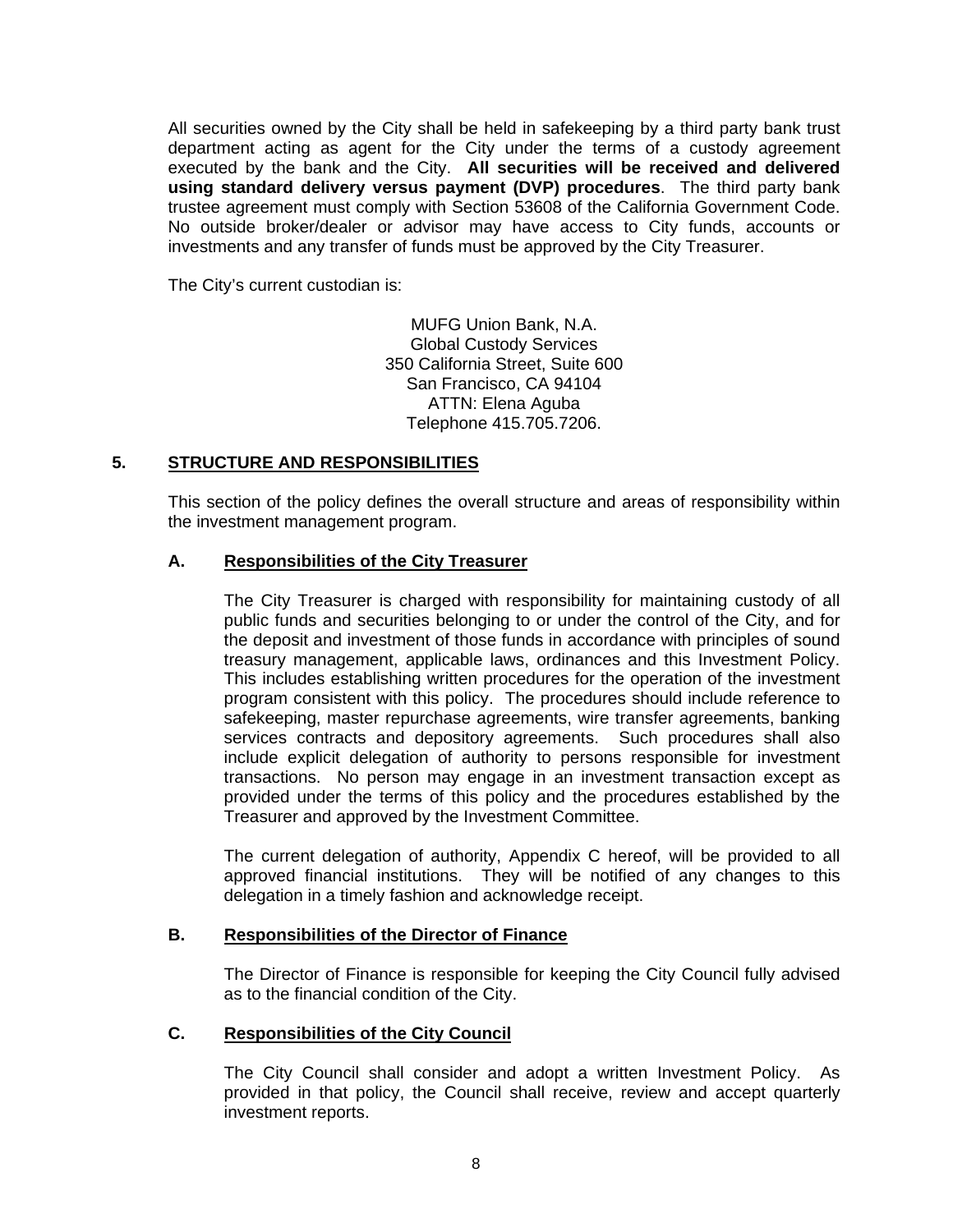# **D. Responsibilities of the Investment Committee**

There shall be an Investment Committee consisting of the Director of Finance, the City Manager, the City Treasurer and their designees. The Committee shall meet quarterly to discuss cash flow requirements, the quarterly investment reports, investment strategies, investment and banking procedures and significant investment related work projects being undertaken in each department that will affect the cash flow management of the City Treasurer. This will require timely reports from the department heads to the Director of Finance concerning significant future cash flow requirements. The Investment Committee, with the approval of the City Council, may retain an external investment manager on behalf of the City. The investment manager will be required to act in accordance with this investment policy.

## **E. Ethics and Conflicts of Interest**

All City officers and employees involved in the investment process shall refrain from personal business activity that could conflict with the proper execution of the investment program, or that could impair their ability to make impartial investment decisions. Those employees and investment officials shall disclose to the appropriate City executive (City Manager, City Attorney, or the Director of Finance) any material financial interests in financial institutions that conduct business within the City, and they shall further disclose any large personal financial/investment positions that could be related to the performance of the City's investments.

## **6. REPORTING**

The City Treasurer shall prepare a quarterly investment report, including a succinct management summary that provides a clear picture of the status of the current investment portfolio and transactions made. This management summary shall be prepared in a manner that will allow the Director of Finance and the City Council to ascertain whether investment activities during the reporting period have complied with the City's Investment Policy.

The quarterly report shall include the following:

- A. A list of individual securities held at the end of the reporting period.
- B. Unrealized gains or losses resulting from amortization or accretion of principal versus market value changes by listing the cost and market value of securities owned by the City.
- C. Dollar weighted yield of the City's investments.
- D. Maturity schedule by type, of each of the City's investments.
- E. Statement of compliance of the City's Investment Policy with California Government Code Section 53601 et seq.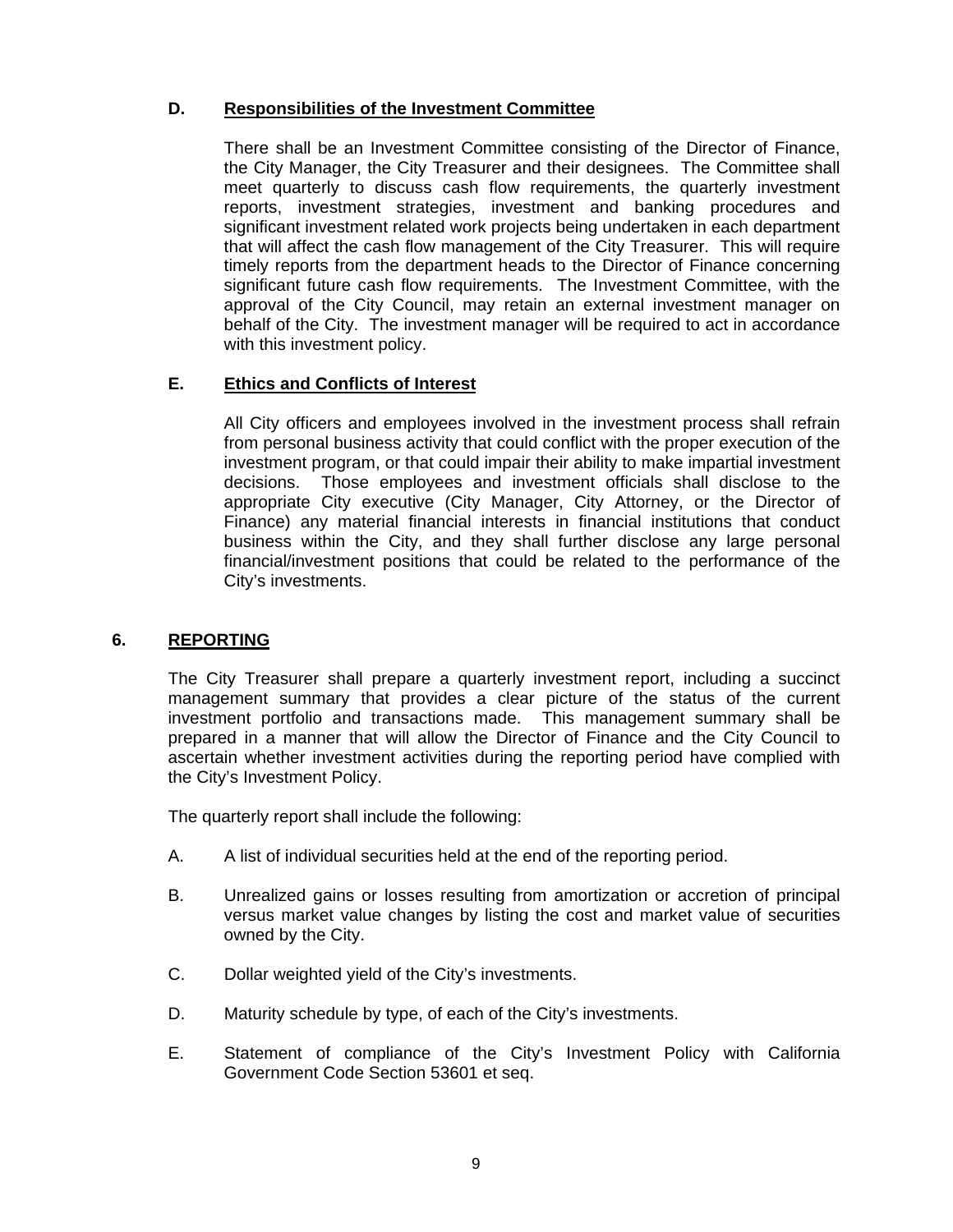- F. Statement as to ability to meet all scheduled expenditure requirements for the next six months.
- G. Market value, book value, par value and cost basis of all investments.

## **7. PERFORMANCE STANDARDS**

The investment portfolio will be managed in accordance with the standards established within this Investment Policy and should obtain a market rate of return throughout budgetary and economic cycles. The Investment Committee will establish and periodically review the City's portfolio benchmarks and performance. A benchmark will be selected that compares with the portfolio composition, structure and investment strategy at that time.

## **8. REVIEW OF INVESTMENT POLICY**

## **A. Policy Review**

This Investment Policy shall be reviewed annually by the City Council to ensure its consistency with respect to the overall objectives of safety, liquidity and yield. Proposed amendments to the policy shall be prepared by the Treasurer and reviewed by the Investment Committee and City Attorney and then be forwarded to the City Council for consideration. The Investment Committee shall annually review the Investment Policy and any proposed amendments and forward to the City Council for its consideration and adoption at a public meeting.

## **B. Internal Control and Review**

The external auditors shall annually review the investments and general activities associated with the investment program to ensure compliance with this Investment Policy. This review will provide internal control by assuring compliance with policies and procedures established by this Investment Policy.

## **9. DEFINITIONS**

The City has adopted the glossary of terms as published by the State of California Debt and Investment Advisory Commission (Appendix A).

## **10. ADOPTION OF POLICY**

This Policy was duly adopted by the City Council of the City of La Mesa on the 11<sup>th</sup> day of August, 2020.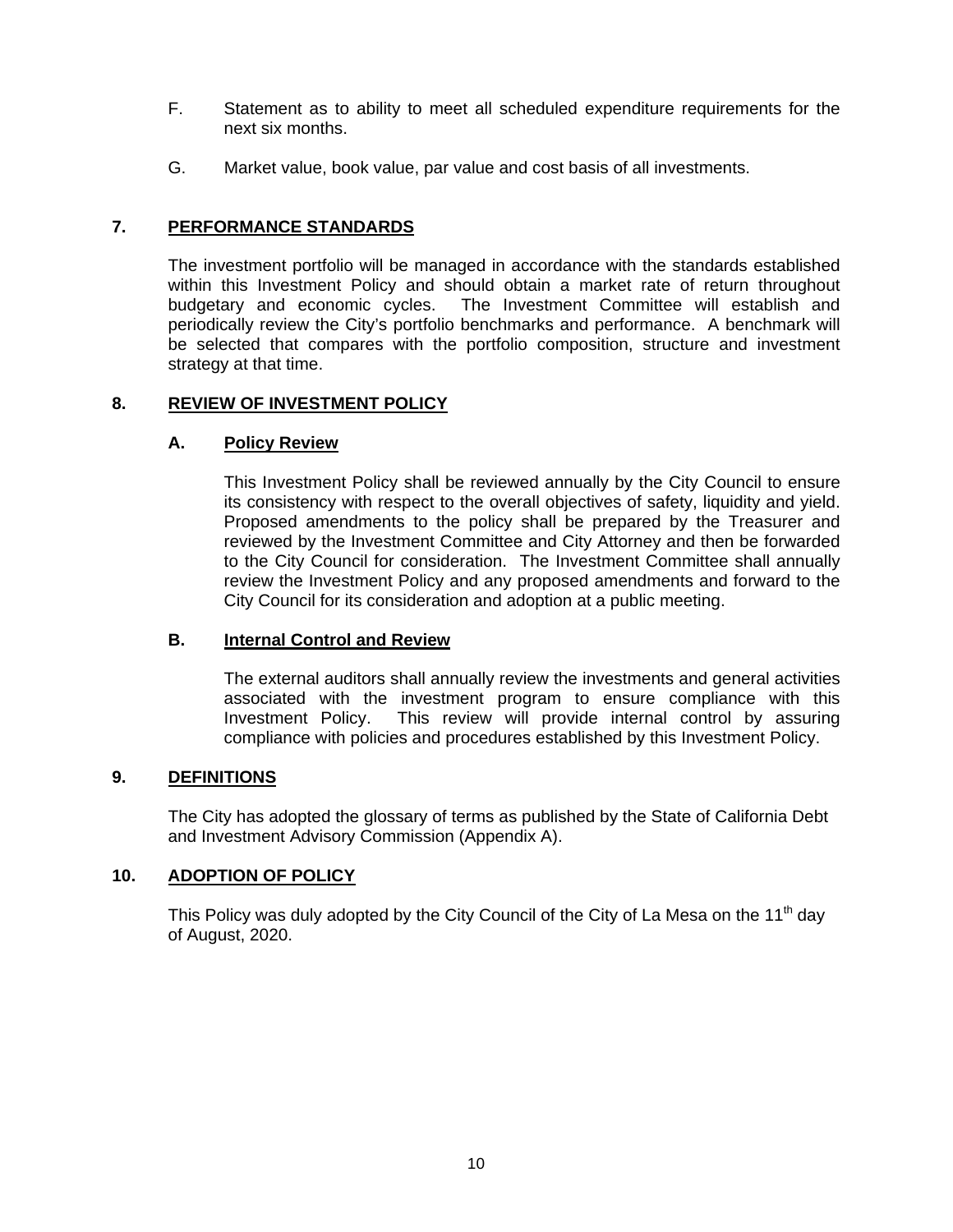# **APPENDICES**

- A. Description of Authorized Investments and Glossary
- B. Broker/Dealer Questionnaire
- C. Delegation of Authority
- D. Quarterly Investment Report Format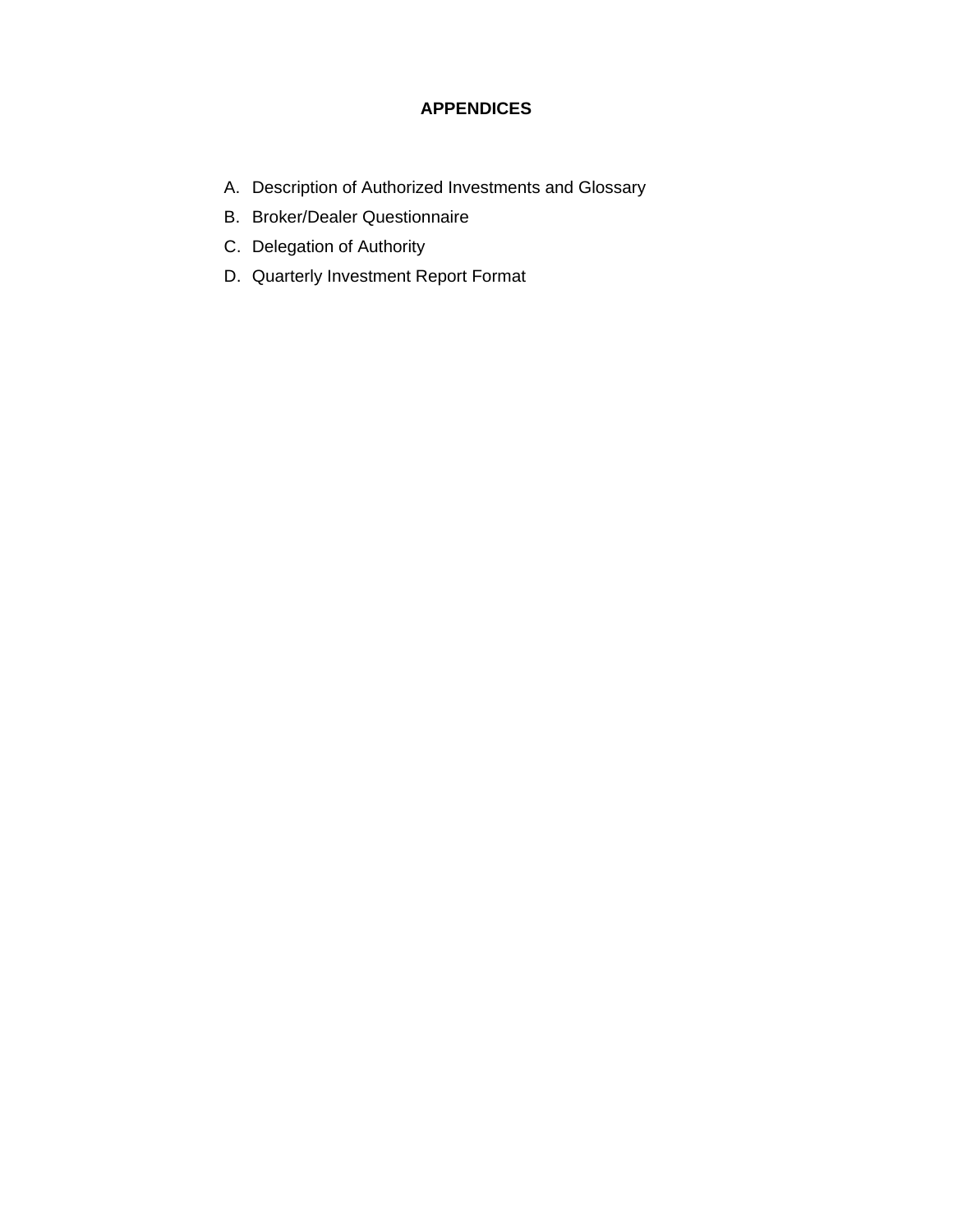# **APPENDIX A**

#### **DESCRIPTION OF AUTHORIZED INVESTMENTS**

The City of La Mesa's investments may be placed in those securities as outlined below; the allocation between the various investment instruments may change in order to give the City the best combination of safety, liquidity and higher yield. Surplus funds of local agencies may only be invested in certain eligible securities. The City limits its investments to allowable securities under the State of California statutes (Government Code Section 53601, et seq., Section 53356, et seq., and Section 53595, et seq.) and is further limited to those listed below.

#### **Certificates of Deposit**

Certificates of deposit allow the City to select the exact amount and day of maturity as well as the exact depository. Certificates of deposit are issued in any amount for periods of time as short as fourteen days and as long as several years. At any given time, the City may have certificates of deposit in numerous financial institutions.

Collateral is not required for that portion of a deposit, which is insured pursuant to federal law. Currently, the first \$250,000 of a deposit is federally insured by FDIC. Non-negotiable CD's for amounts in excess of federal insurance are not permitted.

#### **Local Agency Investment Fund**

The Local Agency Investment Fund (LAIF) of the State of California offers high liquidity because deposits can be wired to the City checking account within twenty-four hours. Interest is computed on a daily basis.

This is a special fund within the State Treasury, which local agencies may use to deposit funds for investment. There is no minimum investment period and the minimum transaction is \$5,000 in multiples of \$1,000 above that, with a maximum of \$50,000,000 for any city. It offers high liquidity because deposits can be converted to cash within twenty-four hours and no interest is lost. All interest is distributed to those agencies participating on a proportionate share determined by the amounts deposited and the length of time they are deposited. Interest is paid quarterly by adding it to the principal.

The State charges participants a small fee to cover reasonable costs associated with operating the investment pool, not to exceed one-quarter of one percent of the earnings.

The interest rates received are fairly stable because of the pooling of the State's surplus cash with the surplus cash deposited by local governments. This creates a well- diversified multibillion dollar money pool.

#### **U.S. Treasury Securities**

U.S. Treasury securities are highly liquid and considered the safest of all investments because they are backed by the full faith and credit of the United States Government.

 **U.S. Treasury Bills** are direct obligations of the United States Government. They are issued weekly with maturity dates up to six months. They are issued and traded on a discount basis and the interest is figured on a 360-day basis using the actual number of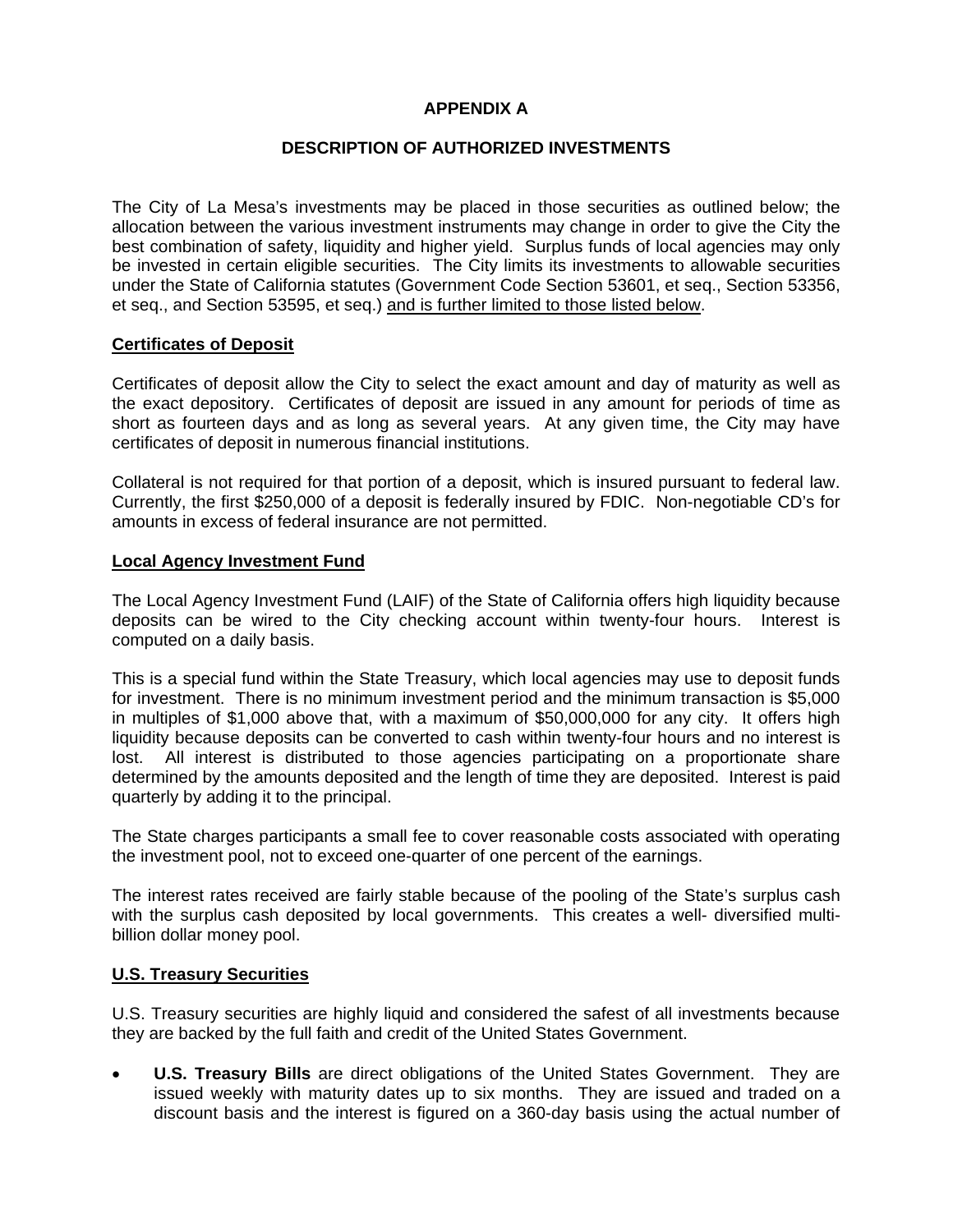days to maturity. They are issued in the minimum amount of \$10,000 and in multiples of \$5,000 thereafter.

 **U.S. Treasury Notes** are direct obligations of the United States Government. They are issued throughout the year with maturities up to 30 years. Notes are coupon securities paying a fixed amount every six months. The City will not invest in notes having maturities longer then five years.

#### **Federal Agency Securities and Government Sponsored Enterprises**

Federal Agency securities are highly liquid and considered to be virtually without credit risk. Federal Agency issues have a partial guarantee directly by the United States Government and are considered "moral" obligations of the U.S. Government (implied guarantee). All Agency obligations that are fixed-rate and meet the maturity restrictions of the State Code and this policy qualify as legal investments and are acceptable as security for public deposits. They usually provide higher yields than regular Treasury issues with all of the same advantages. Examples are:

- **FNMA's (Federal National Mortgage Association)** are used to assist the home mortgage market by purchasing mortgages insured by the Federal Housing Administration and the Farmers Home Administration, as well as those guaranteed by the Veterans Administration.
- **FHLB's (Federal Home Loan Bank Notes and Bonds)** are issued by the Federal Home Loan Bank System to help finance the housing industry. The notes and bonds provide liquidity and home mortgage credit to savings and loan associations, mutual savings banks, cooperative banks, insurance companies and mortgage-lending institutions.
- Other Federal Agency issues are **Federal Home Loan Mortgage Corporation (FHLMC), Federal Farm Credit Bank (FFCB), Small Business Administration Notes (SBA's), Tennessee Valley Authority (TVA's)** and the **Student Loan Marketing Association (SLMA's).**

#### **Negotiable Certificate of Deposit**

Negotiable certificates of deposit are high-grade instruments, generally paying a higher interest rate than regular certificates of deposit. They are liquid because they can be traded in the secondary market.

Local agencies may invest up to 30% of their surplus money in negotiable certificates of deposit. Negotiable certificates of deposit shall at no time exceed the FDIC insurance limit of \$250,000.

#### **Commercial Paper**

Commercial paper allows the investment of large amounts of money on a short-term basis at rates higher than passbook savings accounts. Commercial paper is a short-term unsecured promissory note issued by a corporation to raise working capital. These negotiable instruments are purchased at a discount to par value. As an example, corporations such as American Express, International Business Machines (IBM) and General Electric issue commercial paper.

Local agencies are permitted by State law to invest in commercial paper of "prime" quality of the highest ranking or of the highest letter and numerical rating as provided by Moody's Investor's Service, Inc. or Standard and Poor's Corporation *(A1/p1 or A1+/p1).* Purchases of eligible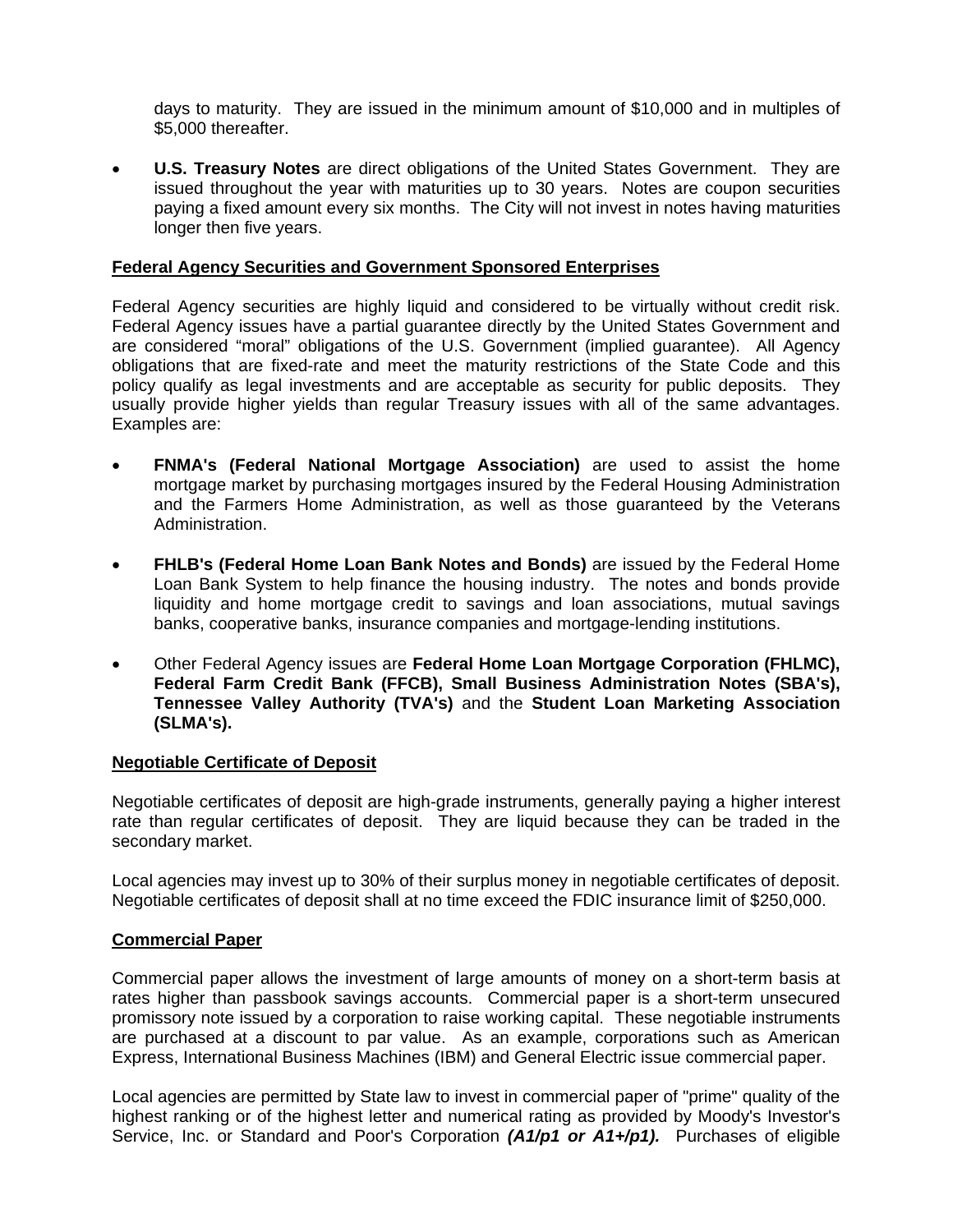commercial paper may not exceed 270 days maturity nor exceed 25% of the City's surplus funds.

#### **Medium-Term Corporate Notes**

A City may invest in medium term corporate notes with a maximum maturity of five years issued by a corporation organized and operating within the United States, a depository institution licensed by the United States government or any state government and operating within the United States. The California State Code (53601 et seq.) permits cities to invest in corporations with a rating category of "A" or better, but the City will limit its investments in corporate medium term notes to those issued by corporations that have been rated "AA" or its equivalent by two nationally recognized ratings agencies.

#### **Passbook Savings or Money Market Account**

Passbook savings account allows us to transfer money from checking to savings and earn interest on smaller amounts of money, which are not available for a longer-term investment.

The passbook savings account is similar to a CD, except not for a fixed term. The interest rate is much lower than CD's, but the savings account provides daily liquidity and funds can be deposited and withdrawn according to our daily needs.

#### **Mutual Funds**

Mutual funds allow the City to maintain liquidity and receive money market rates. Mutual Funds are referred to in the Government Code, Section 53601.L, as "shares of beneficial interests issued by diversified management companies". The Mutual Fund must be restricted by its prospectus to be a "Money Market" mutual fund and be limited to the same approved investments as LAIF. These investments include U.S. Treasury and Agency issues, Bankers Acceptances, Commercial Paper, Repurchase Agreements, Certificates of Deposit, and Negotiable Certificates of Deposit. The quality rating and percentage restrictions in each investment category applicable to LAIF also apply to any Mutual Fund.

One of the stated objectives of the Money Market Mutual Fund must be to attempt to maintain a \$1.00 Net Asset Value (NAV). A further restriction is that the purchase price of shares of any mutual fund shall not include any sales commission. Investments in mutual funds shall not exceed 20% of the City's surplus money.

#### **Repurchase Agreements**

Repurchase agreements are purchases of securities by the City under an agreement with a term of one (1) year or less whereby the seller will "repurchase" the same securities on or before a specified date or on demand of either party and for a specified amount. The underlying securities must be delivered to the City's custodial account by book entry, physical delivery or a third-party custodial agreement.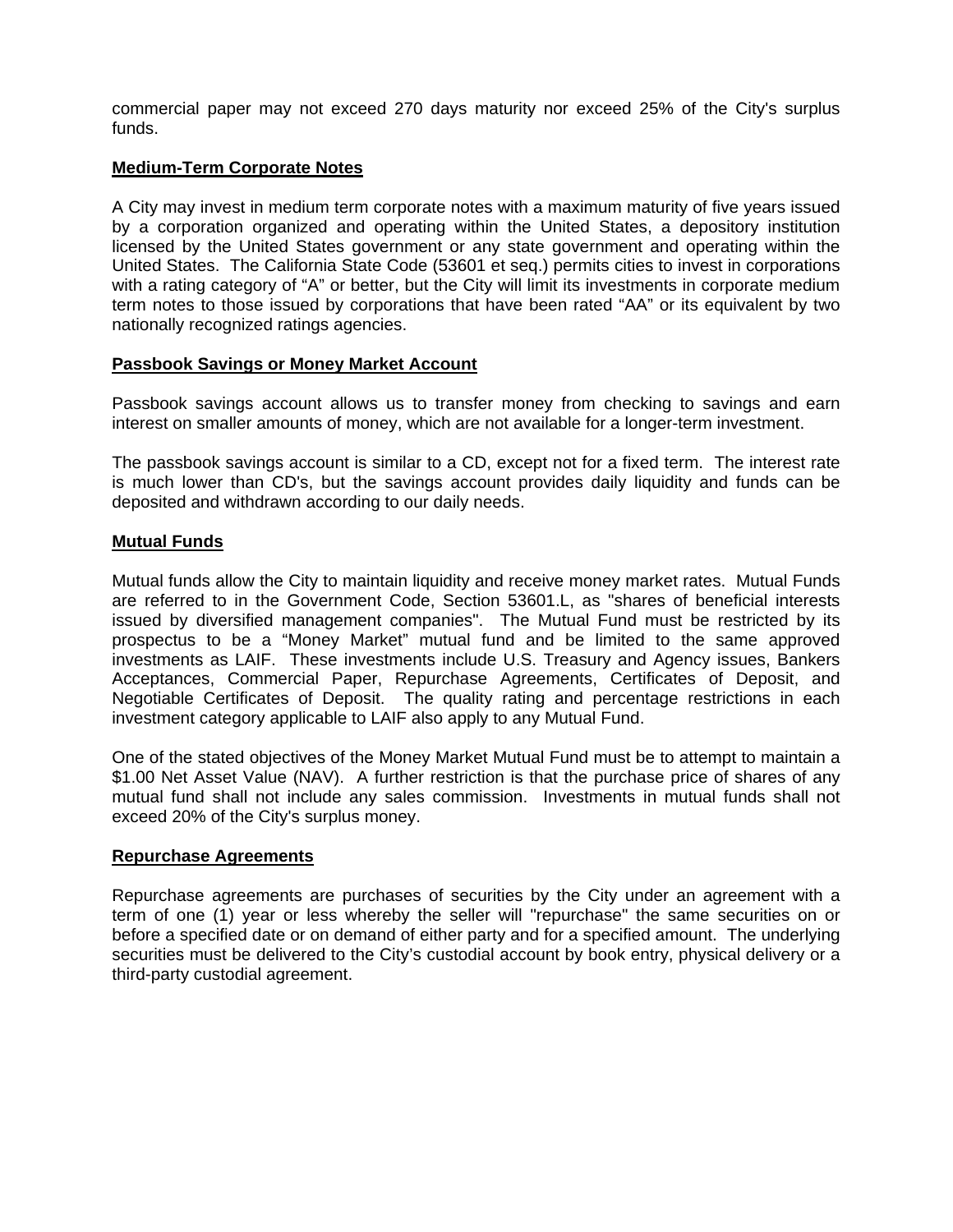# **GLOSSARY**

# **A**

#### **ACCRUED INTEREST**

Coupon interest accumulated on a bond or note since the last interest payment or, for a new issue, from the dated date to the date of delivery.

#### **ARBITRAGE**

Transactions by which securities are bought and sold in different markets at the same time for the sake of the profit arising from a yield difference in the two markets. The 1986 Tax Reform Act made this practice by municipalities illegal solely as a borrowing tactic, except under certain safe-harbor conditions.

## **ASSET-BACKED SECURITIES**

Securities that are supported by pools of assets, such as installment loans or leases, or by pools of revolving lines of credits. Asset-backed securities are structured as trusts in order to perfect a security interest in the underlying assets.

## **AVERAGE**

An arithmetic mean of selected stocks intended to represent the behavior of the market or some component of it.

## **B**

#### **BANK DEPOSITS**

To deposit collateral in the form of currency that may be in the form of demand accounts (checking) or investments in accounts that have a fixed term and negotiated rate of interest.

#### **BANK NOTES**

A senior, unsecured, direct obligation of a bank or U. S. branch of a foreign bank.

#### **BANKERS' ACCEPTANCE**

A draft or bill or exchange accepted by a bank or trust company. The accepting institution, as well as the

issuer, guarantees payment of the bill.

#### **BASIS POINTS**

Refers to the yield on bonds. Each percentage point of yield in bonds equals 100 basis points (1/100% or 0.01%). If a bond yield changes from 7.25% to 7.39%, that is a rate of 14 basis points.

#### **BENCHMARK**

A passive index used to compare the performance, relative to risk and return, of an investor's portfolio.

#### **BOND PROCEEDS**

The money paid to the issuer by the purchaser or underwriter of a new issue of municipal securities. These moneys are used to finance the project or purpose for which the securities were issued and to pay certain costs of issuance as may be provided in the bond contract.

#### **BONDS**

A debt obligation of a firm or public entity. A bond represents the agreement to repay the debt in principal and, typically, in interest on the principal.

#### **BOOK VALUE**

The value at which an asset is carried on a balance sheet.

#### **BROKER**

A person or firm that acts as an intermediary by purchasing and selling securities for others rather than for its own account.

## **C**

## **CALLABLE SECURITIES**

An investment security that contains an option allowing the issuer to retire the security prior to its final maturity date.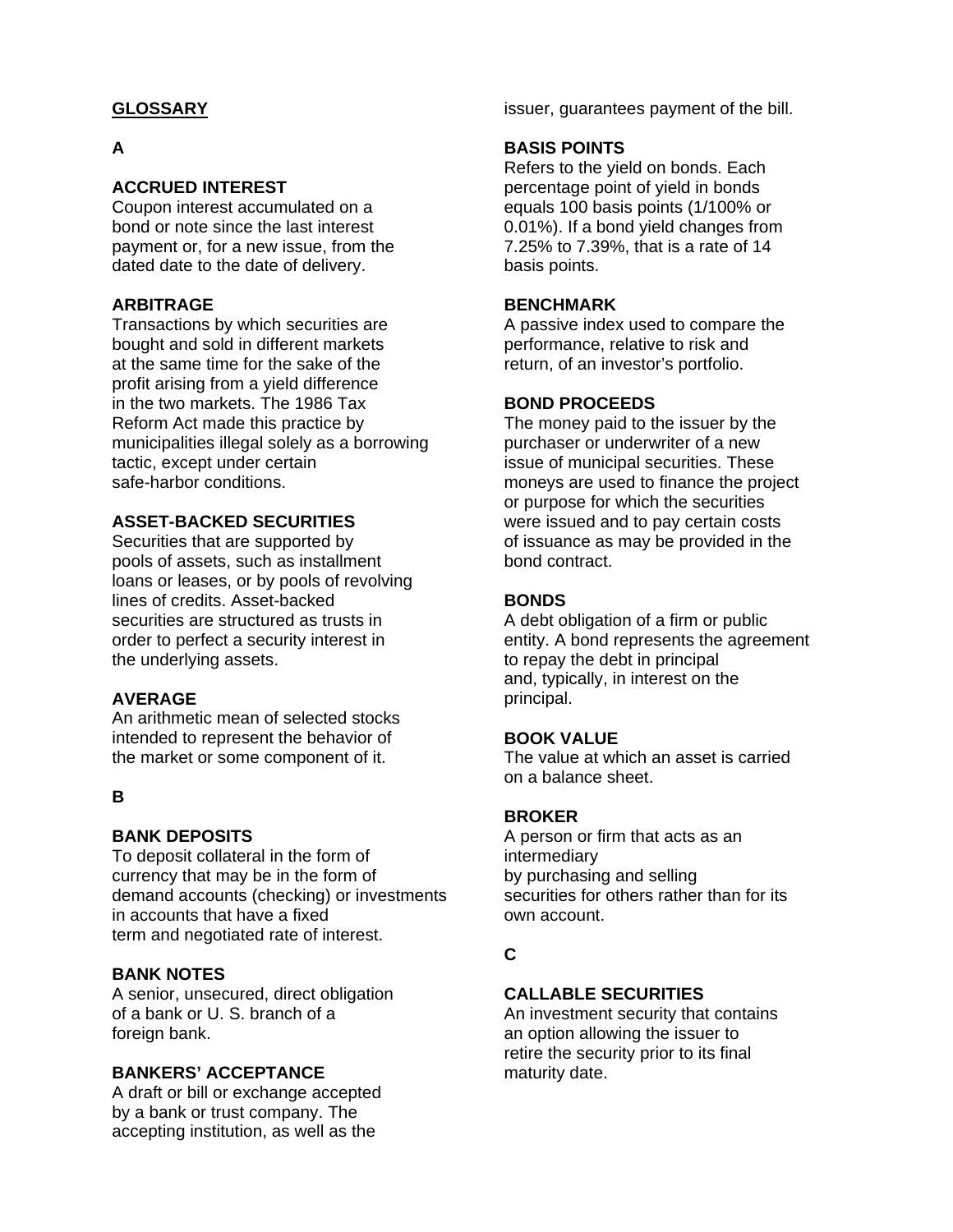## **CASH FLOW**

A comparison of cash receipts (revenues) to required payments (debt service, operating expenses, etc.).

## **CERTIFICATE OF DEPOSIT**

A short-term, secured deposit in a financial institution that usually returns principal and interest to the lender at the end of the loan period. Certificates of Deposit (CDs) differ in terms of collateralization and marketability. Those appropriate to public agency investing include:

*Negotiable Certificates of Deposit*  Generally, short-term debt instrument that usually pays interest and is issued by a bank, savings or federal association, state or federal credit union, or state-licensed branch of a foreign bank. The majority of negotiable CDs mature within six months while the average maturity is two weeks. Negotiable CDs are traded in a secondary market and are payable upon order to the bearer or initial depositor (investor).

*Non-Negotiable Certificates of Deposit*  CDs that carry a penalty if redeemed prior to maturity. A secondary market does exist for these non-negotiable CDs, but include a transaction cost that reduces returns to the investor. Non-negotiable CDs issued by banks and savings and loans are insured by the Federal Deposit Insurance Corporation up to the amount of \$250,000, including principal and interest. Amounts deposited above this amount may be secured with other forms of collateral through an agreement between the investor and the issuer. Collateral may include other securities including Treasuries or agency securities such as those issued by the Federal National Mortgage Association.

#### **CDARS (CERTIFICATE OF DEPOSIT ACCOUNT REGISTRY SYSTEM)**  A private CD placement service that

allows local agencies to purchase more than \$250,000 in CDs from a single financial institution (must be a participating institution of CDARS) while still maintaining FDIC insur ance coverage. CDARS is currently the only entitiy providing this service. CDARS facilitates the trading of deposits between the California institution and other participating institutions in amounts that are less than \$250,000 each, so that FDIC coverage is maintained.

## **CD PLACEMENT SERVICE**

A service that allows local agencies to purchase more than \$250,000 in CDs from a single financial institution while still maintaining FDIC insurance coverage. See "CDARS".

## **COLLATERALIZATION**

Process by which a borrower pledges securities, property, or other deposits for the purpose of securing the repayment of a loan and/or security.

## **COMMERCIAL PAPER**

An unsecured short-term promissory note issued by corporations, with maturities ranging from 2 to 270 days.

# **CORPORATE NOTES AND BONDS**

Debt instruments, typically unsecured, issued by corporations, with original maturities in most cases greater than one year and less than ten years.

#### **COUNTY POOLED INVESTMENT FUNDS**

The aggregate of all funds from public agencies placed in the custody of the county treasurer or chief finance officer for investment and reinvestment.

# **COUPON**

The annual rate of interest that a bond's issuer promises to pay the bondholder on the bond's face value; a certificate attached to a bond evidencing interest due on a payment date.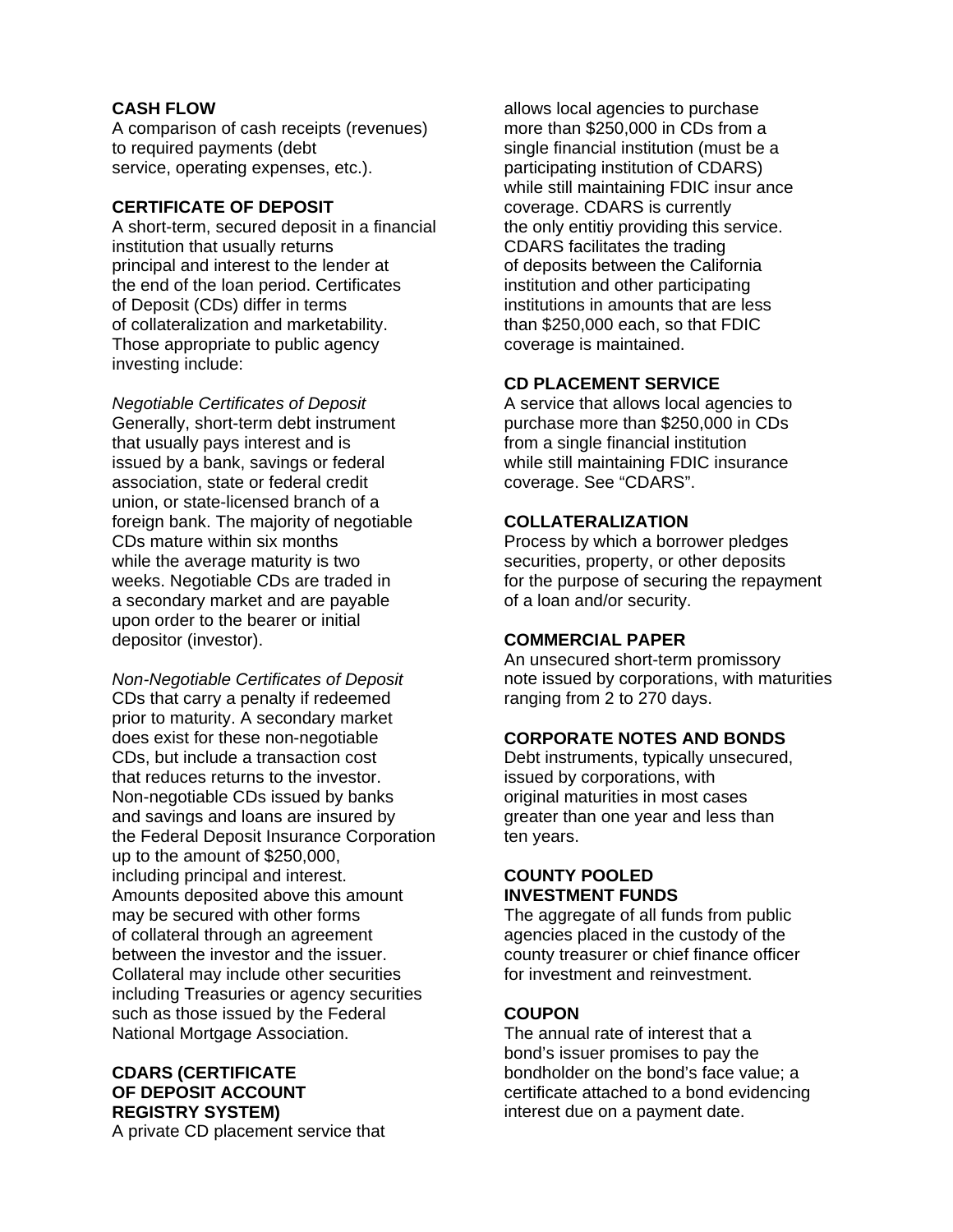## **CREDIT RATING**

Various alphabetical and numerical designations used by institutional investors, Wall Street underwriters, and commercial rating companies to give relative indications of bond and note creditworthiness. Standard & Poor's and Fitch Ratings use the same system, starting with their highest rating, of AAA, AA, A, BBB, BB, B, CCC, CC, C, and D for default. Moody's Investors Service uses AAA, AA, A, BAA, BA, B, CAA, CA, and D. Each of the services use pluses (+), minuses (-), or numerical modifiers to indicate steps within each category. The top four letter categories are considered investment grade ratings.

## **CREDIT RISK**

The chance that an issuer will be unable to make scheduled payments of interest and principal on an outstanding obligation. Another concern for investors is that the market's perception of a corporation's credit will cause the market value of a security to fall, even if default is not expected.

#### **CUSIP NUMBER**

The Committee on Uniform Security Information Procedures (CUSIP) Number refers to a security's identification number assigned to each publicly traded security by the CUSIP Service Bureau operated by Standard & Poor's for the American Bankers Association. The CUSIP Number is a nine-character identifier unique to the issuer, the specific issue and the maturity, if applicable (the first six characters identifying the issuer, the next two identifying the security and the last digit providing a check digit to validate the accuracy of the preceding CUSIP number).

## **CUSTODIAN**

A bank or other financial institution that keeps custody of stock certificates and other assets.

#### **D**

## **DEALER**

Someone who acts as a principal in all transactions, including underwriting, buying, and selling securities, including from his/her own account.

## **DEFEASED BOND ISSUES**

Issues that have sufficient money to retire outstanding debt when due so that the agency is released from the contracts and covenants in the bond document.

#### **DERIVATIVE**

Securities that are based on, or derived from, some underlying asset, reference date, or index.

#### **DISCOUNT**

Discount means the difference between the par value of a security and the cost of the security, when the cost is below par. Investors purchase securities at a discount when return to the investor (yield) is higher than the stated coupon (interest rate) on the investment.

#### **DURATION**

A measure of the timing of the cash flows to be received from a security that provides the foundation for a measure of the interest rate sensitivity of a bond. Duration is an elasticity measure and represents the percentage change in price divided by the percentage change in interest rates. A high duration measure indicates that for a given level of movement in interest rates, prices of securities will vary considerably.

# **E**

## **EFFECTIVE DURATION**

Duration measures the weighted average of the present value of the cash flows of a fixed-income investment. Effective duration measures the price sensitivity of fixed-income investments, especially for those with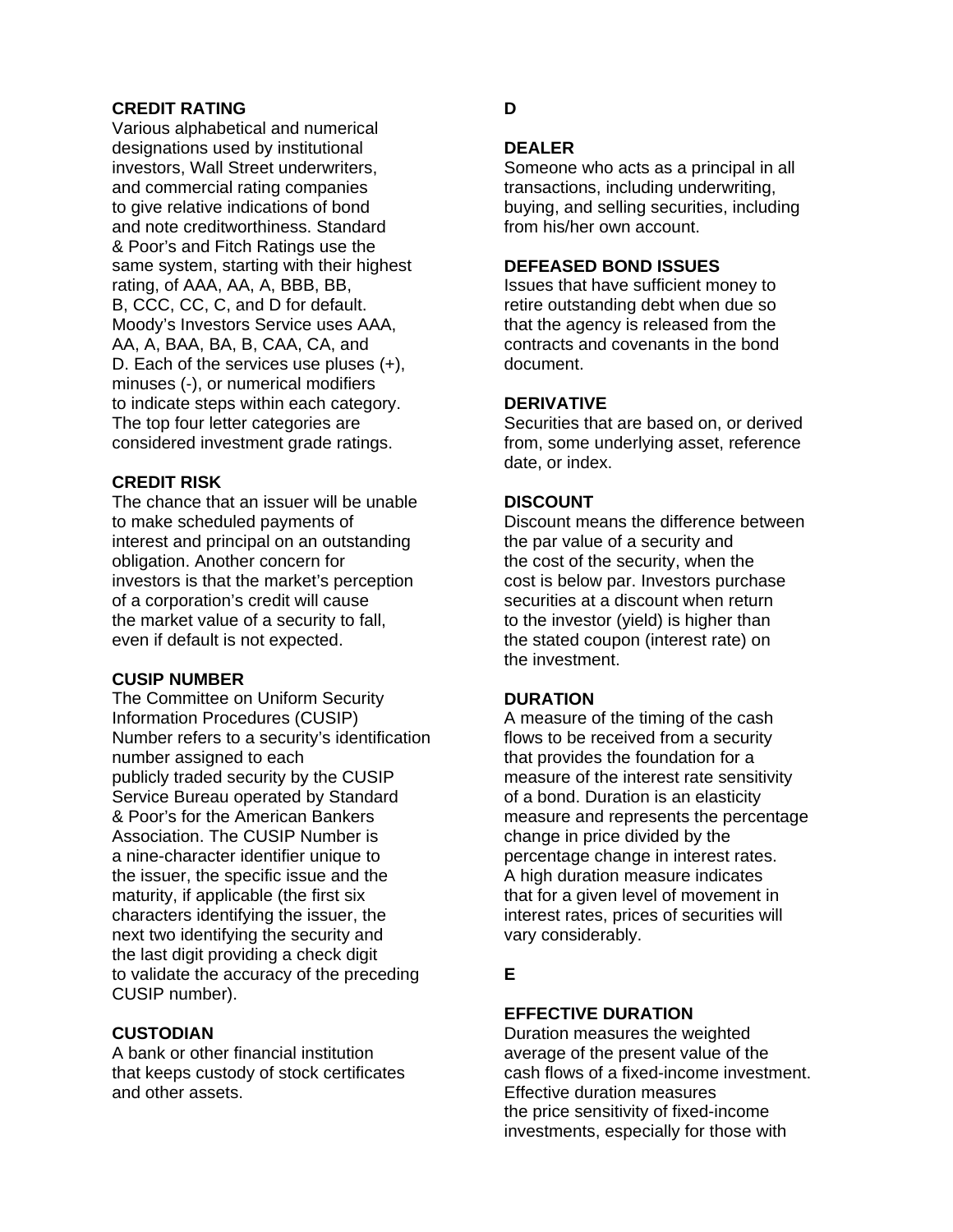embedded option features such as call options. As yields rise, the effective duration of a callable investment rises to reflect the fact that it has become less likely to be called. The more rates rise, the longer the effective duration will become, approaching the duration to maturity. The converse is true in a declining interest rate environment (that is, the more rates fall, the shorter the effective duration will become, approaching the duration to call). For securities without an embedded option, the duration to call, maturity, and effective duration are all the same. The calculation for effective duration is complicated and involves averaging the duration under a simulation of many possible interest rate scenarios in the future.

## **EXTENDABLE NOTES**

Securities with maturity dates that can be extended by mutual agreement between the issuer and investor. When investing in these types of securities, the maturity date plus the stated extendable option must not exceed the time frames that are allowed in California Government Code or the investment policy for the investment type. F

## **FIDUCIARY**

An individual who holds something in trust for another and bears liability for its safekeeping.

## **FIRST TIER SECURITIES**

Securities that have received shortterm debt ratings in the highest category from the requisite nationally recognized statistical-rating organizations (NRSROs), or are comparable unrated securities, or are issued by money market funds, or government securities. [See SEC Rules: Paragraph (A)(12) of rule 2A-7.]

# **G**

**GOVERNMENT ACCOUNTING STANDARDS BOARD (GASB)** 

A standard-setting body, associated with the Financial Accounting Foundation, which prescribes standard accounting practices for governmental units.

## **GUARANTEED INVESTMENT CONTRACTS (GICS)**

An agreement acknowledging receipt of funds for deposit, specifying terms for withdrawal, and guaranteeing a rate of interest to be paid.

**I** 

## **INTEREST**

The amount a borrower pays to a lender for the use of his or her money.

## **INVESTMENT AGREEMENTS**

Investment agreements are contracts with respect to funds deposited by an investor. Investment agreements are often separated into those offered by banks and those offered by insurance companies. In the former case, they are sometimes referred to as "bank investment contracts."

#### **INVESTMENT OVERSIGHT COMMITTEE**

A committee of three to eleven members formed under Section 27131 to monitor and review a county's investment policy by causing an annual audit and discussing its finding at an open meeting. Although cities and other local agencies are not required to compose an investment oversight committee, the State Legislature has declared that all local agencies "should participate in reviewing the policies that guide the investment of those funds."

**L** 

## **LIQUIDITY**

The measure of the ability to convert an instrument to cash on a given date at full face or par value.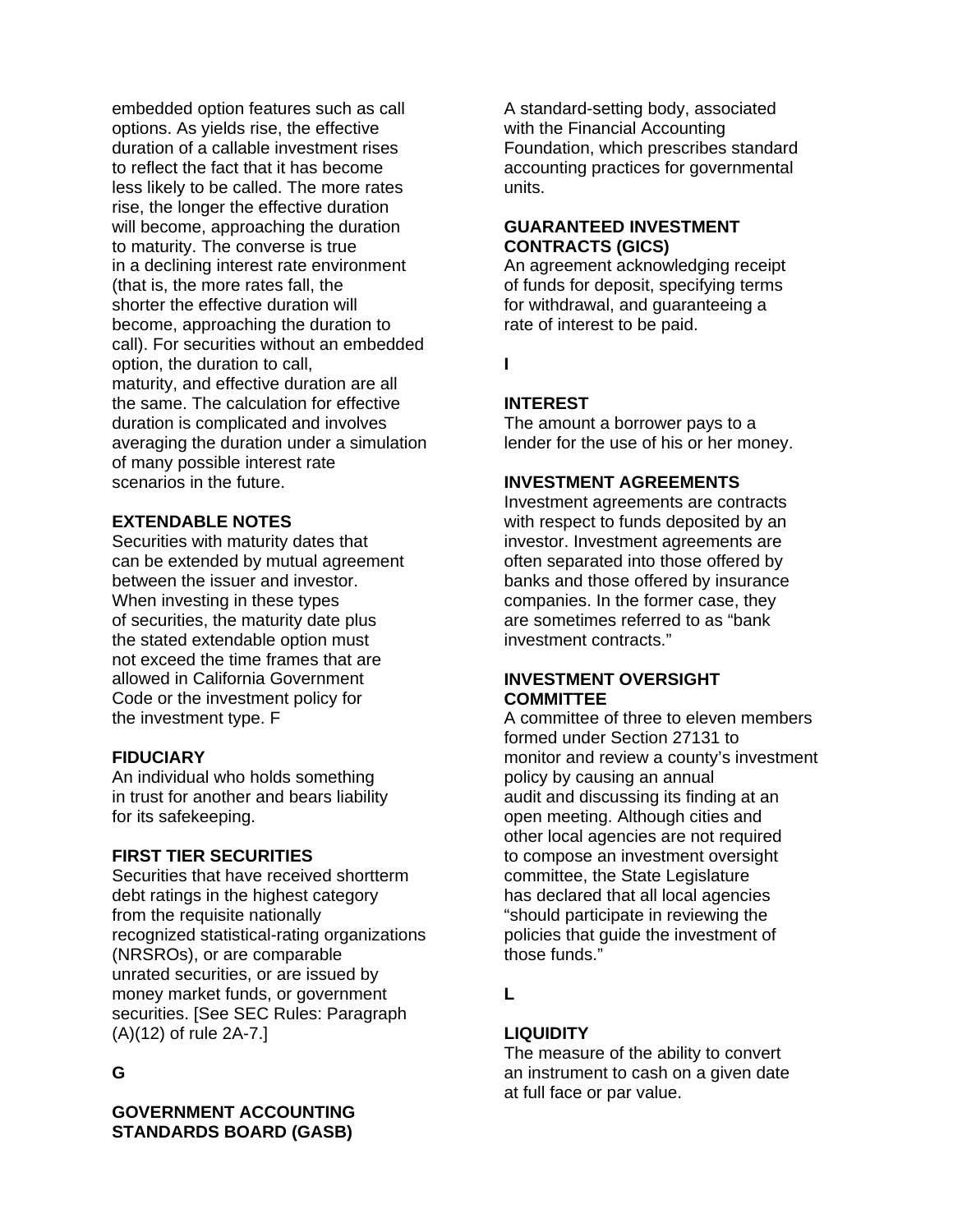## **LIQUIDITY RISK**

The chance that a security, sold prior to maturity, will be sold at a loss of value. For a local agency, the liquidity risk of an individual investment may not be as critical as how the overall liquidity of the portfolio allows the agency to meet its cash needs.

## **LOCAL AGENCY INVESTMENT FUND**

A voluntary investment fund open to government entities and certain non-profit organizations in California that is managed by the State Treasurer's Office.

# **LOCAL GOVERNMENT INVESTMENT POOL (LGIP)**

Investment pools that range from the State Treasurer's Office Local Agency Investment Fund (LAIF) to county pools, to Joint Powers Authorities (JPAs). These funds are not subject to the same SEC rules applicable to money market mutual funds.

# **M**

## **MARKET RISK**

The chance that the value of a security will decline as interest rates rise. In general, as interest rates fall, prices of fixed income securities rise. Similarly, as interest rates rise, prices fall. Market risk also is referred to as systematic risk or risk that affects all securities within an asset class similarly.

# **MARKET VALUE**

The price at which a security is trading and presumably could be purchased or sold at a particular point in time.

## **MATURITY**

The date on which the principal or stated value of an investment becomes due and payable.

## **MEDIUM-TERM NOTE**

Corporate or depository institution debt securities meeting certain minimum

quality standards (as specified in the California Government Code) with a remaining maturity of five years or less.

#### **MONEY MARKET MUTUAL FUNDS**

MMF's are mutual funds that invest exclusively in short-term money market instruments. MMF's seek the preservation of capital as a primary goal while maintaining a high degree of liquidity and providing income representative of the market for short term investments.

## **MORTGAGE BACKED SECURITIES**

Mortgage-backed securities (MBS) are created when a mortgagee or a purchaser of residential real estate mortgages creates a pool of mortgages and markets undivided interests or participations in the pool. MBS owners receive a prorata share of the interest and principal cash flows (net of fees) that are "passed through" from the pool of mortgages. MBS are complex securities whose cash flow is determined by the characteristics of the mortgages that are pooled together. Investors in MBS face prepayment risk associated with the option of the underlying mortgagors to pre-pay or payoff their mortgage. Most MBS are issued and/or guaranteed by federal agencies and instrumentalities (e.g., Government National Mortgage Association (GNMA), Federal National Mortgage Association (FNMA), and Federal Home Loan Mortgage Corporation (FHLMC)).

## **MORTGAGE PASS-THROUGH OBLIGATIONS**

Securities that are created when residential mortgages (or other mortgages) are pooled together and undivided interests or participations in the stream of revenues associated with the mortgages are sold.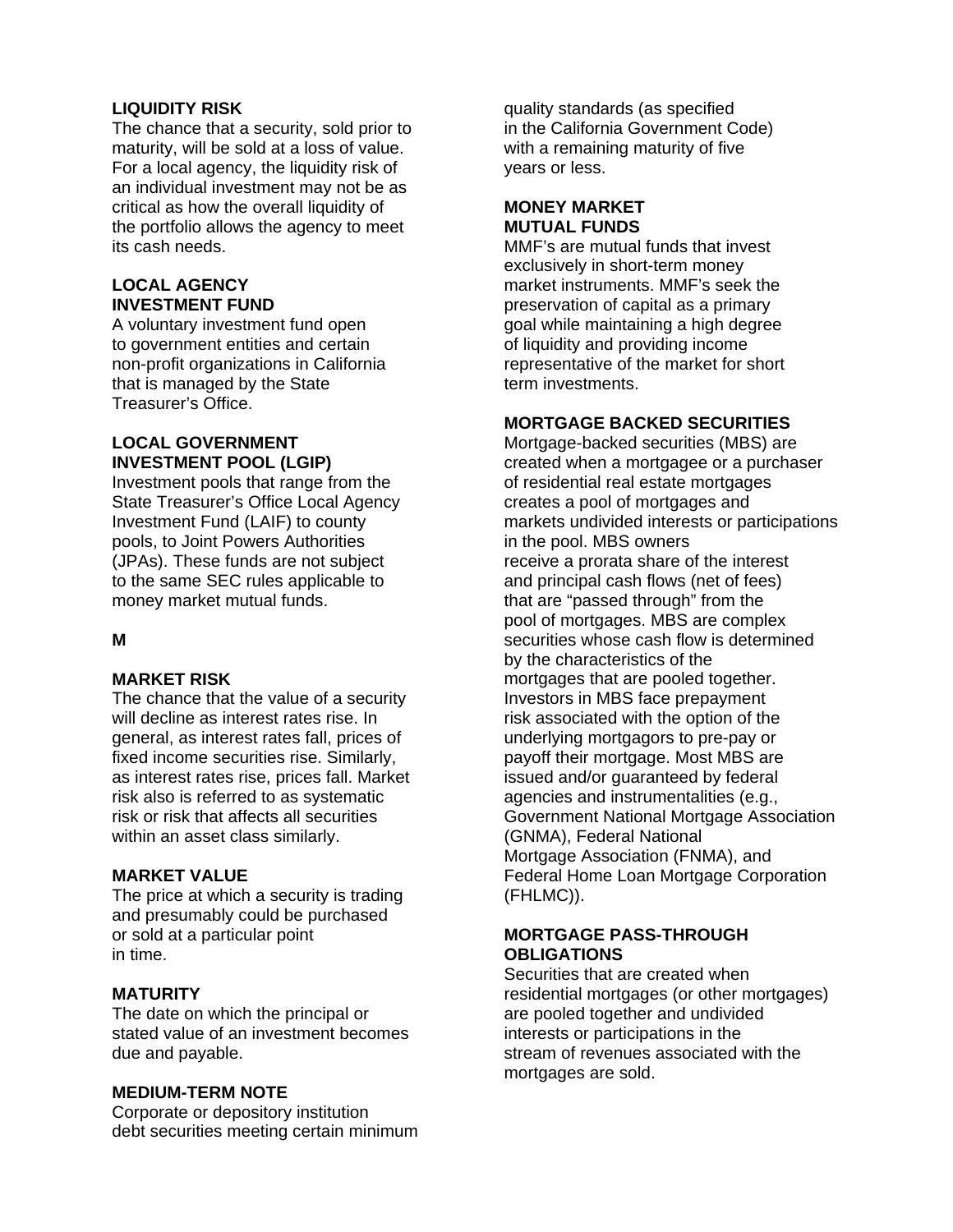## **MUNICIPAL NOTES, BONDS, AND OTHER OBLIGATIONS**

Obligations issued by state and local governments to finance capital and operating expenses.

#### **MUTUAL FUNDS**

An investment company that pools money and can invest in a variety of securities, including fixed-income securities and money market instruments.

#### **N**

## **NET ASSET VALUE**

Net asset value (NAV) is a term used in the mutual fund industry to determine the average price per share of a pool or mutual fund. How this measure varies over time provides information on whether the pool is stable or variable. NAV is the market value of all securities in a mutual fund, less the value of the fund's liabilities, divided by the number of shares in the fund outstanding. Shares of mutual funds are purchased at the fund's offered NAV.

#### **NET PRESENT VALUE**

An amount that equates future cash flows with their value in present terms.

## **NOTE**

A written promise to pay a specified amount to a certain entity on demand or on a specified date. Usually bearing a short-term maturity of a year or less (though longer maturities are issued see "Medium-Term Note").

## **O**

## **OPTIONS**

An option is a contract that gives the buyer the right to buy or sell an obligation at a specified price for a specified time. Exchange Traded Options are standardized option contracts that are actively traded on the Chicago Board of Exchange on a daily basis whereas Over-the-Counter

Op¬tions are traded directly between the buyer and seller at agreed upon prices and conditions (the former type of option is therefore more liquid than the latter).

# **P**

## **PAR AMOUNT OR PAR VALUE**

The principal amount of a note or bond which must be paid at maturity. Par, also referred to as the "face amount" of a security, is the principal value stated on the face of the security. A par bond is one sold at a price of 100 percent of its principal amount.

#### **PORTFOLIO**

Combined holding of more than one stock, bond, commodity, real estate investment, cash equivalent, or other asset. The purpose of a portfolio is to reduce risk by diversification.

#### **PREMIUM**

Premium means the difference between the par value of a security and the cost of the security, when the cost is above par. Investors pay a premium to purchase a security when the return to the investor (yield) is lower than the stated coupon (interest rate) on the investment.

#### **PRICE**

Price is the amount of monetary consideration required by a willing seller and a willing buyer to sell an investment on a particular date.

## **PRINCIPAL**

The face value or par value of a debt instrument, or the amount of capital invested in a given security. PROSPECTUS A legal document that must be provided to any prospective purchaser of a new securities offering registered with the SEC that typically includes information on the issuer, the issuer's business, the proposed use of proceeds, the experience of the issuer's management, and certain certified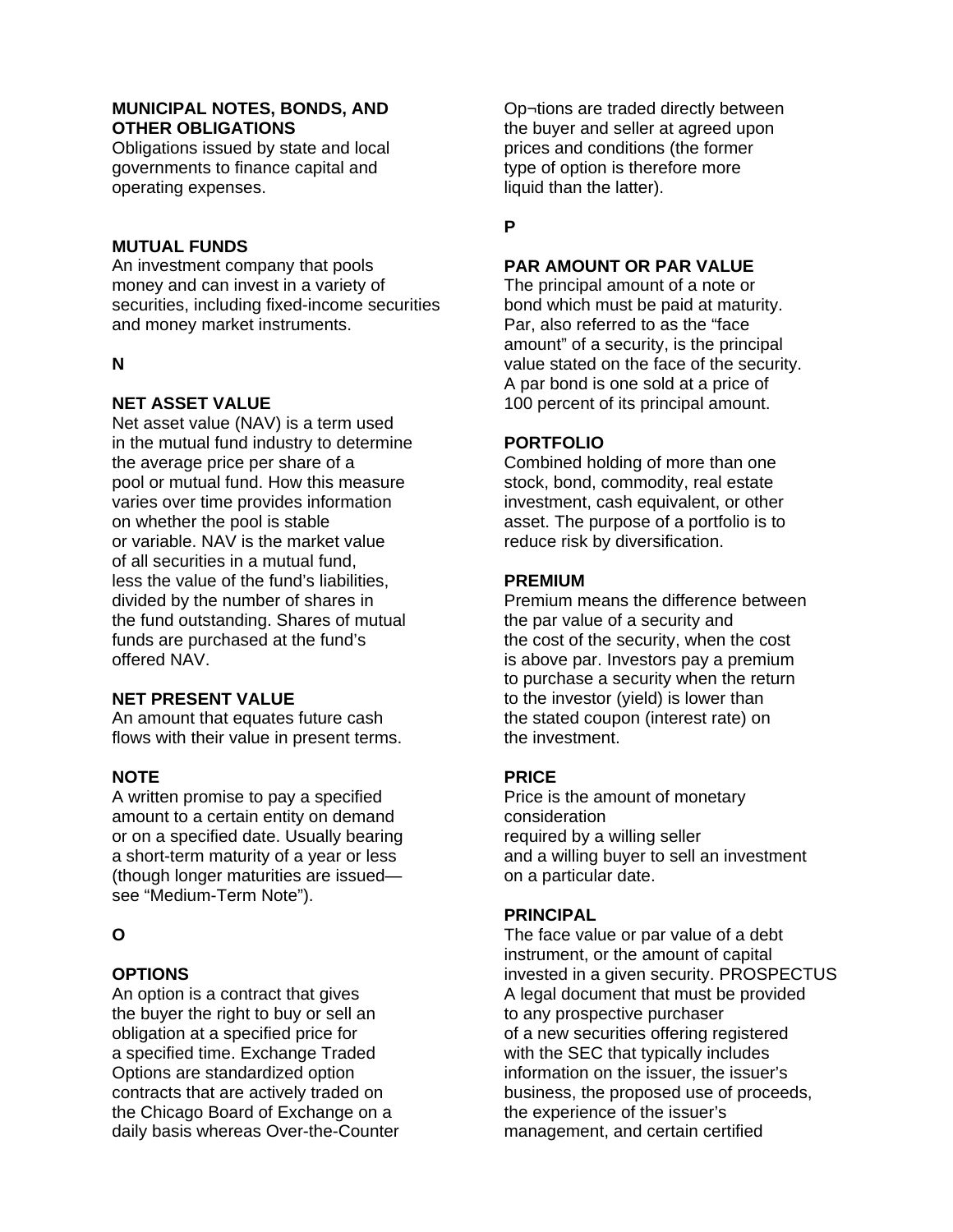financial statements (also known as an "official statement").

## **PRUDENT INVESTOR STANDARD**

A standard of conduct where a person acts with care, skill, prudence, and diligence when investing, reinvesting, purchasing, acquiring, exchanging, selling, and managing funds. The test of whether the standard is being met is if a prudent person acting in such a situation would engage in similar conduct to ensure that investments safeguard principal and maintain liquidity.

**R** 

#### **REPURCHASE AGREEMENTS**

An agreement of one party (for example, a financial institution) to sell securities to a second party (such as a local agency) and simultaneous agreement by the first party to repurchase the securities at a specified price from the second party on demand or at a specified date.

#### **REVERSE REPURCHASE AGREEMENTS**

An agreement of one party (for example, a financial institution) to purchase securities at a specified price from a second party (such as a public agency) and a simultaneous agreement by the first party to resell the securities at a specified price to the second party on demand or at a specified date.

## **RISK**

The uncertainty of maintaining the principal or interest associated with an investment due to a variety of factors.

#### **RULE G-37 OF THE MUNICIPAL SECURITIES RULEMAKING BOARD**

Federal regulations to sever any connection between the making of political contributions and the awarding of municipal securities business.

**S** 

## **SAFEKEEPING SERVICE**

Offers storage and protection of assets provided by an institution serving as an agent.

## **SAFETY**

In the context of investing public funds, safety relates to preserving the principal of an investment in an investment portfolio; local agencies address the concerns of safety by controlling exposure to risks.

## **SECURITIES AND EXCHANGE COMMISSION (SEC)**

The federal agency responsible for supervising and regulating the securities industry.

#### **SECURITIES LENDING AGREEMENT**

An agreement of one party (for example, a local agency) to borrow securities at a specified price from a second party (for example, another local agency) with a simultaneous agreement by the first party to return the security at a specified price to the second party on demand or at a specified date. These agreements generally are collateralized and involve a third CALIFORNIA DEBT AND INVESTMENT ADVISORY COMMISSION party custodian to hold the securities and collateral. Economically similar to reverse repurchase agreement.

# **T**

# **TAX AND REVENUE ANTICIPATION NOTES (TRANS)**

Notes issued in anticipation of receiving tax proceeds or other revenues at a future date.

# **TIME DEPOSITS**

Time deposits are issued by depository institutions against funds deposited for a specified length of time. Time deposits include instruments such as deposit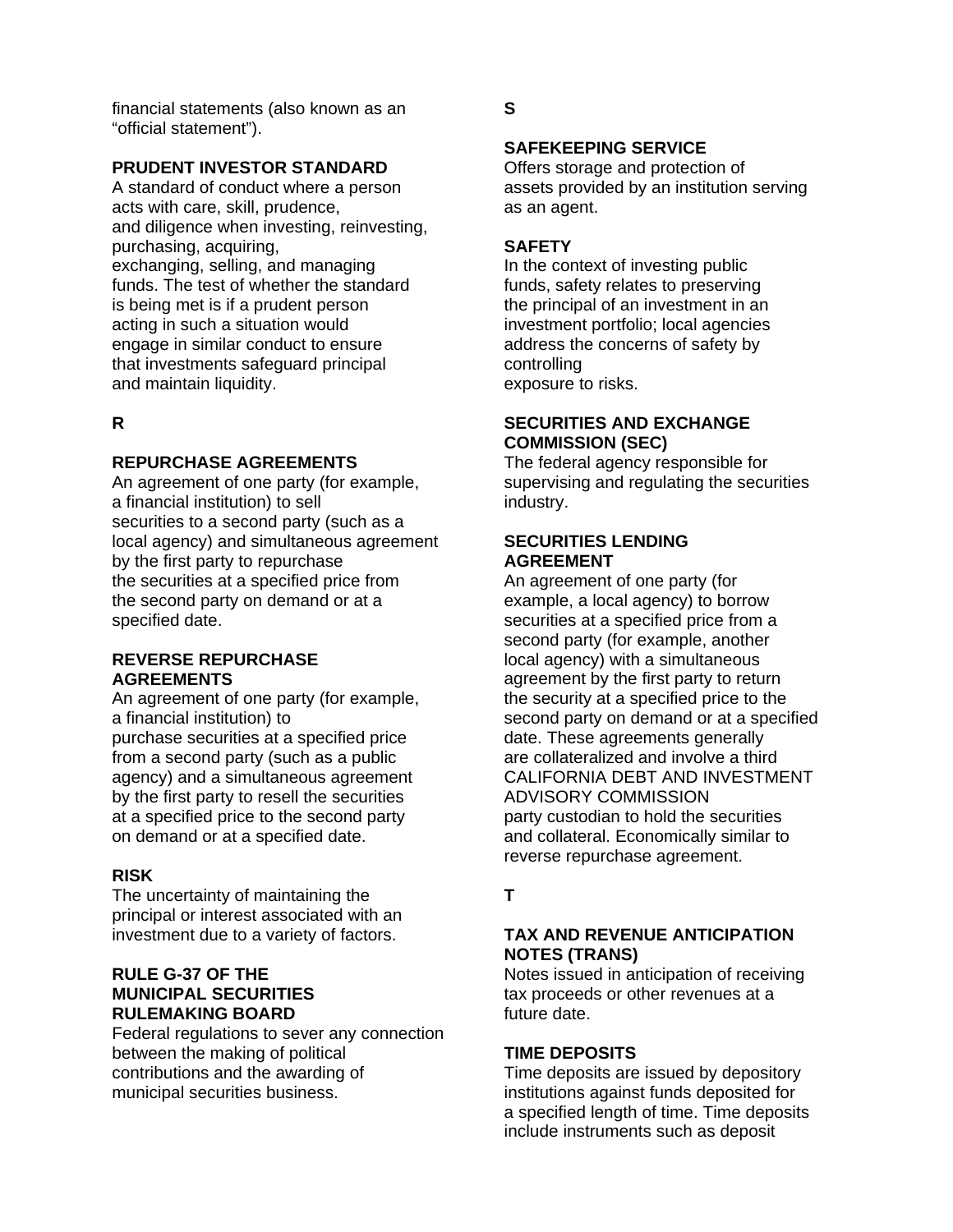notes. They are distinct from certificates of deposit (CDs) in that interest payments on time deposits are calculated in a manner similar to that of corporate bonds whereas interest payments on CDs are calculated similar to that of money market instruments.

# **TRUSTEE, TRUST COMPANY OR TRUST DEPARTMENT OF A BANK**

A financial institution with powers to act in a fiduciary capacity for the benefit of the bondholders in enforcing the terms of the bond contract.

#### **U**

#### **UNDERWRITER**

A dealer that purchases a new issue of municipal securities for resale. U.S. TREASURY OBLIGATIONS Debt obligations of the U.S. Government sold by the Treasury Department in the forms of bills, notes, and bonds. Bills are short-term obligations that mature in one year or less and are sold at a discount. Notes are obligations that mature between one year and ten years. Bonds are long-term obligations that generally mature in ten years or more.

## **W**

#### **WEIGHTED AVERAGE MATURITY (WAM)**

The average maturity of all the securities that comprise a portfolio, typically expressed in days or years.

# **Y**

## **YIELD**

The current rate of return on an investment security generally expressed as a percentage of the securities current price.

## **YIELD CURVE**

A graphic representation that shows the relationship at a given point in time between yields and maturity for bonds that are identical in every way except maturity.

# **Z**

## **ZERO-INTEREST BOND**

A bond on which interest is not payable until maturity (or earlier redemption), but compounds periodically to accumulate to a stated maturity amount. Zero-interest bonds are typically issued at a discount and repaid at par upon maturity.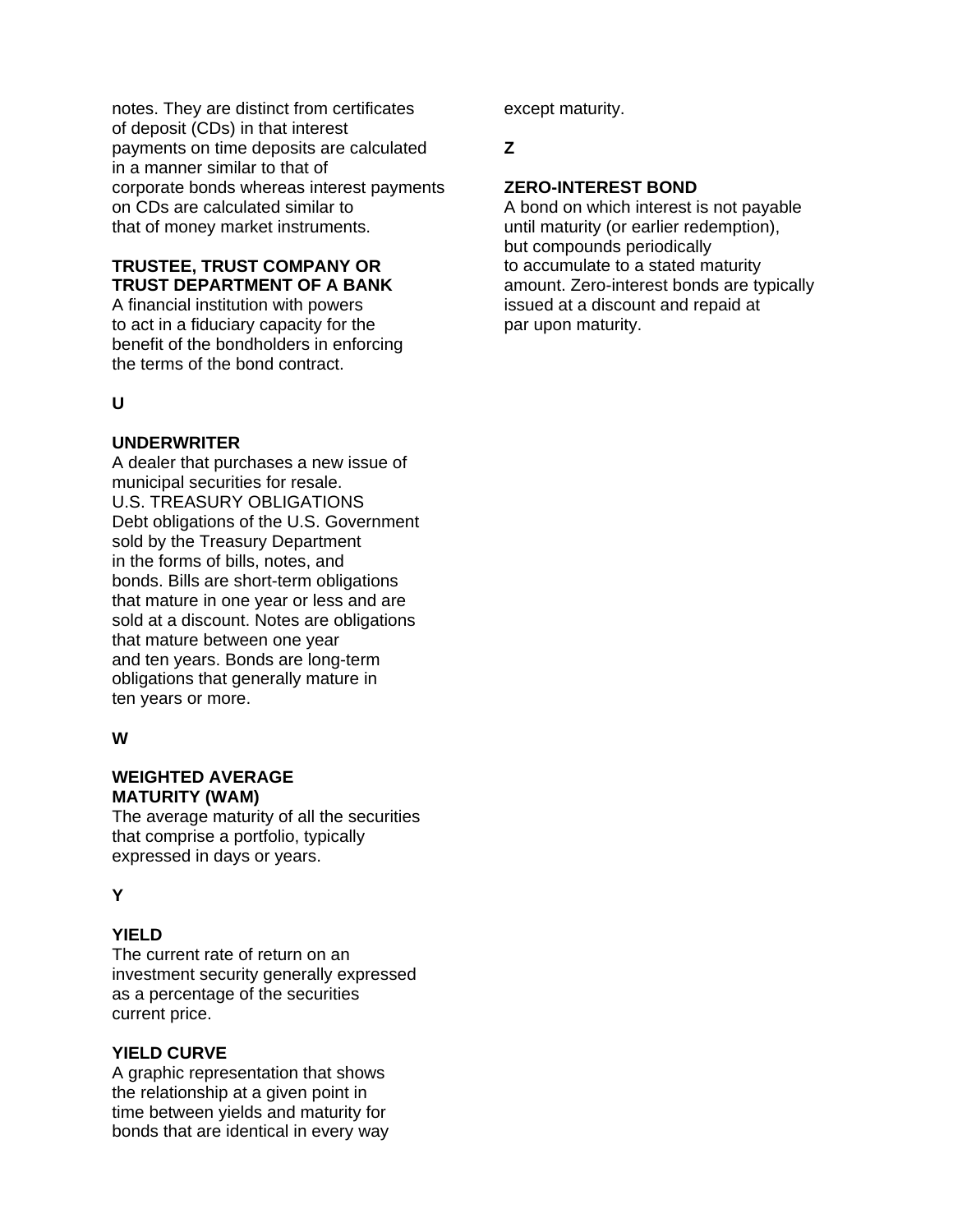| <b>APPENDIX B</b><br><b>CITY OF</b><br><b>LAMESA</b><br>JEWEL of the HILLS |                                        |  |  |                                                                                                   |  |  |  |  |
|----------------------------------------------------------------------------|----------------------------------------|--|--|---------------------------------------------------------------------------------------------------|--|--|--|--|
|                                                                            | <b>Investment Policy</b>               |  |  |                                                                                                   |  |  |  |  |
|                                                                            |                                        |  |  | <b>Broker/Dealer Questionnaire</b>                                                                |  |  |  |  |
|                                                                            |                                        |  |  |                                                                                                   |  |  |  |  |
|                                                                            |                                        |  |  |                                                                                                   |  |  |  |  |
|                                                                            | 4. Principal(s)/Manager(s)/Partner(s): |  |  |                                                                                                   |  |  |  |  |
|                                                                            |                                        |  |  |                                                                                                   |  |  |  |  |
|                                                                            |                                        |  |  |                                                                                                   |  |  |  |  |
|                                                                            | 5. Is Your Firm:                       |  |  |                                                                                                   |  |  |  |  |
|                                                                            |                                        |  |  | <b>Broker?</b> Yes $\Box$ No $\Box$ (a firm that does not own the securities being offered)       |  |  |  |  |
|                                                                            |                                        |  |  | <b>Dealer?</b> Yes $\Box$ No $\Box$ (a firm that owns a position in the securities being offered) |  |  |  |  |
|                                                                            | 6. Year Founded: ___________________   |  |  |                                                                                                   |  |  |  |  |
| 7.                                                                         |                                        |  |  | Firm's Total Volume of U.S. Government Securities Traded in Most Recent Fiscal Year:              |  |  |  |  |

**\$** 

Broker/Dealer Questionnaire Page 2 of 4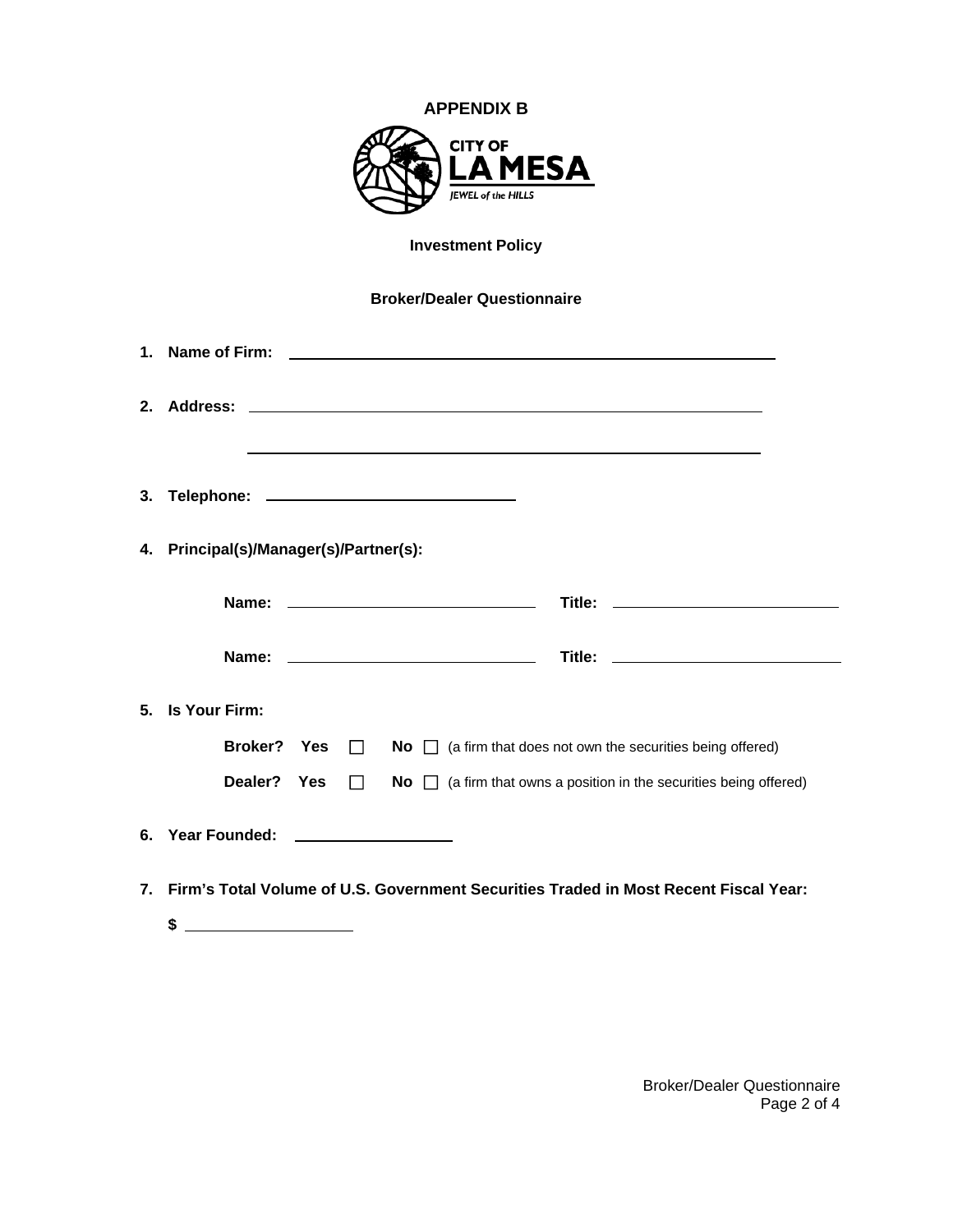|             | References: (Public sector clients in the local geographical area are preferred):                                                                                      |  |
|-------------|------------------------------------------------------------------------------------------------------------------------------------------------------------------------|--|
|             |                                                                                                                                                                        |  |
|             |                                                                                                                                                                        |  |
|             |                                                                                                                                                                        |  |
|             |                                                                                                                                                                        |  |
|             |                                                                                                                                                                        |  |
|             |                                                                                                                                                                        |  |
|             | 10. Local Office and Representative assigned to the City of La Mesa account:<br>NOTE: Your firm must have an office in California (See 3.c of the Policy)              |  |
|             |                                                                                                                                                                        |  |
|             | 11. Has any client sustained a loss on a securities transaction engendered from a<br>misunderstanding or misrepresentation of the risk characteristic of the financial |  |
| instrument? |                                                                                                                                                                        |  |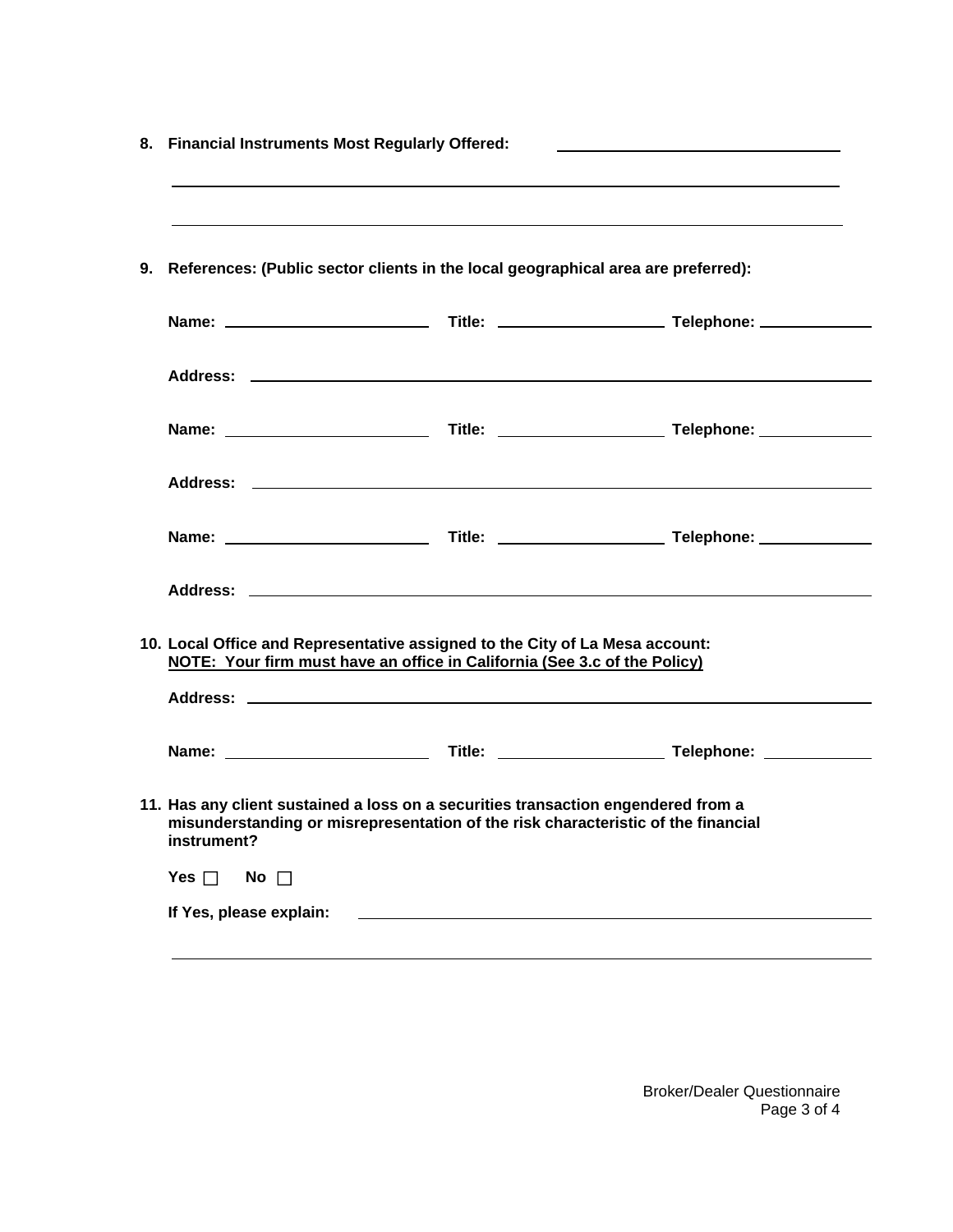**12. Has your firm, its employees, or local office been the subject of a state or federal investigation for alleged unfair, illegal, or fraudulent activities?** 

| Yes $\Box$<br>No II                                                                                                                                     |
|---------------------------------------------------------------------------------------------------------------------------------------------------------|
| If Yes, please explain:                                                                                                                                 |
|                                                                                                                                                         |
| 13. Please explain your usual custody or delivery process. Who audits these fiduciary<br>systems?                                                       |
|                                                                                                                                                         |
| 14. Describe the capital line and trading limits imposed on the office that would service the<br>account and conduct business with the City of La Mesa: |
| 15. Please enclose recent audited financial statements and/or other indications of your firm's<br>capitalization.                                       |
| 16. Please describe the limits of insurance (Securities Investor Protection Corporation, excess<br>SIPC, etc.) available:                               |
|                                                                                                                                                         |
| 17. Please provide proof of Financial Industry Regulatory Authority (FINRA) certification.                                                              |
| 18. Please provide proof of registration with the State of California.                                                                                  |
| 19. Please provide proof that your firm is qualified under SEC Rule 15C3-1 (Uniform Net                                                                 |

**Capital Rule).**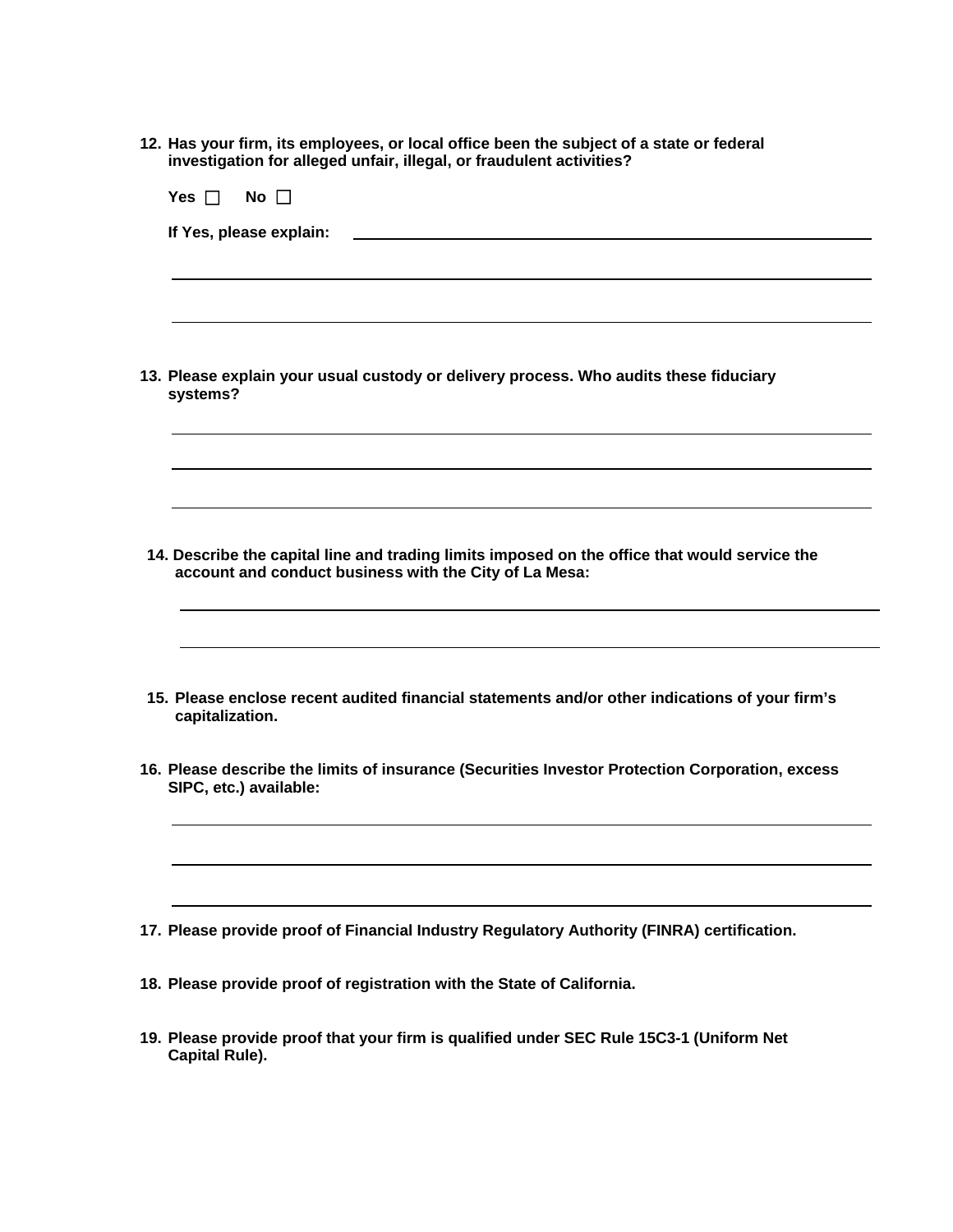Broker/Dealer Questionnaire Page 4 of 4

| 20. What information do you require of the City of La Mesa?                        |                                                                                                                                                                                         |
|------------------------------------------------------------------------------------|-----------------------------------------------------------------------------------------------------------------------------------------------------------------------------------------|
|                                                                                    |                                                                                                                                                                                         |
| 21. What transaction documents can the City of La Mesa expect to receive from you? |                                                                                                                                                                                         |
| signing below:                                                                     | 22. Please confirm that you and your representatives have read and understand the City of La<br>Mesa's Investment Policy and are familiar with Government Code Sections 53600 et seq by |
|                                                                                    | Signature: Management Signature:                                                                                                                                                        |
|                                                                                    |                                                                                                                                                                                         |

**Attach resumes of all persons receiving a copy of our investment policy.**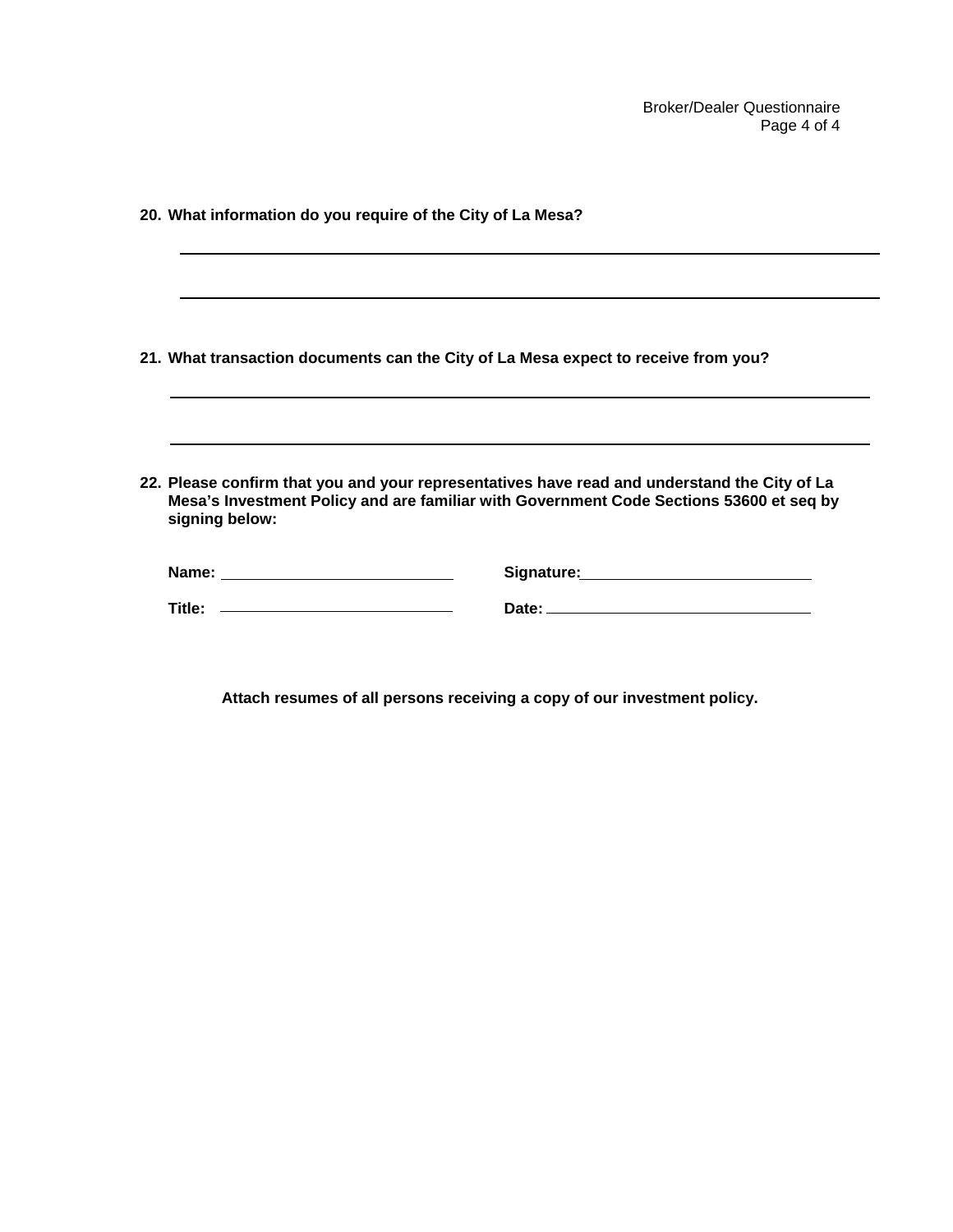



# DELEGATION OF AUTHORITY

The following named individuals are hereby designated ASSISTANT TREASURER with full authority to act, in descending order, as La Mesa City Treasurer during periods of my disability, extended absence or inability to perform the Treasurer's tasks, duties and responsibilities:

Tammi J. Royales

Lily Flyte

This designation shall remain valid until rescinded, superseded or my elected term of office expires, whichever occurs earlier.

Eldon Vogt

Treasurer, City of La Mesa, California

STATE OF CALIFORNIA) ) ss. COUNTY OF SAN DIEGO)

On August 3, 2020, before me, Megan Wiegelman, City Clerk, personally appeared Eldon Vogt, personally known to me (or proved to me on the basis of satisfactory evidence) to be the person(s) whose name(s) is/are subscribed to the within instrument and acknowledged to me that he/she/they executed the same in his/her/their authorized capacity(ies), and that by his/her/their signature(s) on the instrument the person(s), or the entity upon behalf of which the person(s) acted, executed the instrument.

WITNESS my hand and official seal.

*<u>let and</u>*<br> **eggin Wiegelman, MPA, CMC**<br>
City Clerk of the City of La Mesa

City Clerk of the City of La Mesa

(SEAL)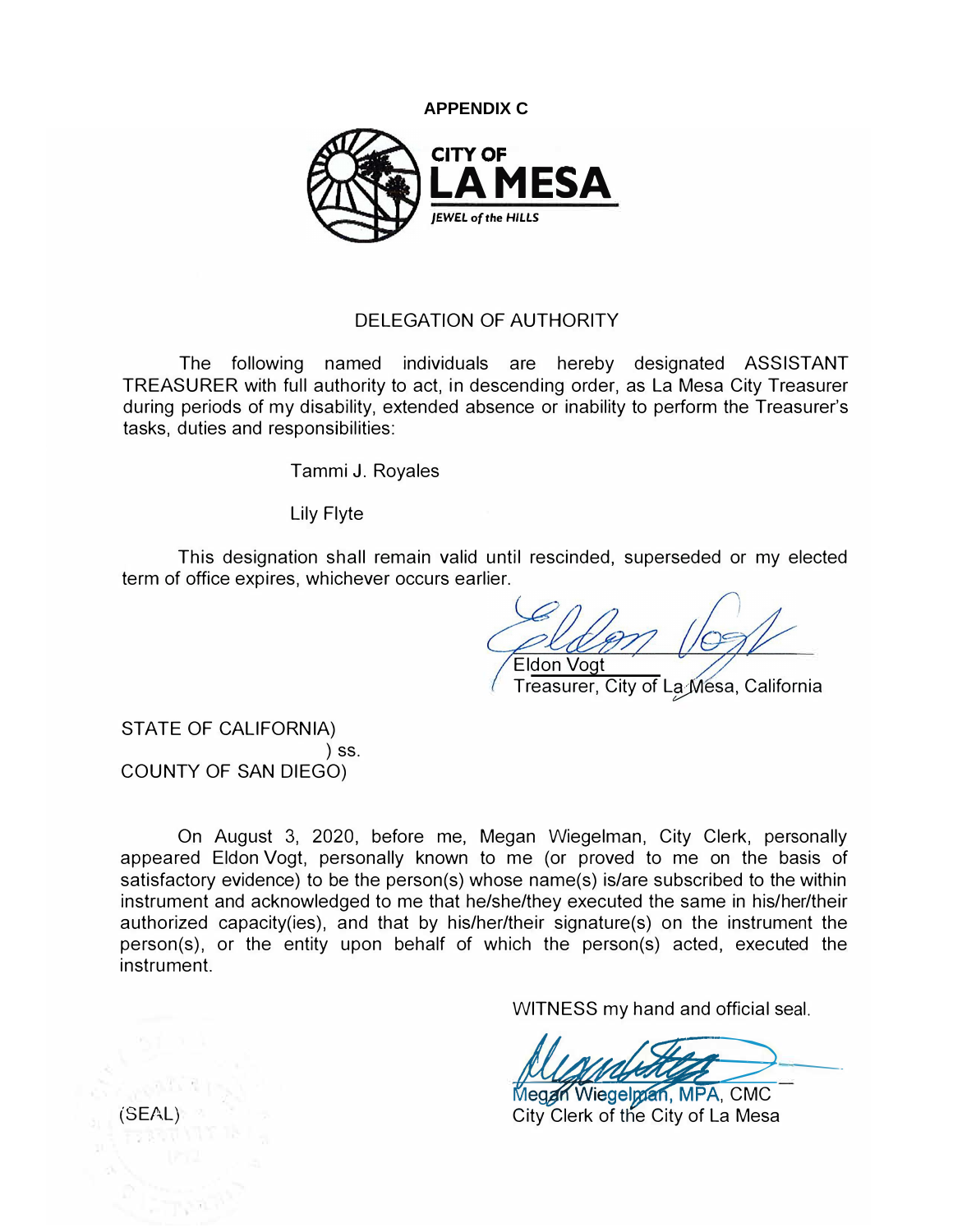#### **CALIFORNIA ALL-PURPOSE ACKNOWLEDGMENT**

CIVIL CODE § 1189

A notary public or other officer completing this certificate verifies only the identity of the individual who signed the document to which this certificate is attached, and not the truthfulness, accuracy, or validity of that document.

| State of California |                                           |
|---------------------|-------------------------------------------|
| County of San Diego |                                           |
| On August 3, 2020   | before me, AMME. Blake, Notany Public     |
| Date                | Here Insert Name and Title of the Officer |
| personally appeared | Eldon Lee vogt Jr.                        |
|                     | Name(s) of Signer(s)                      |

who proved to me on the basis of satisfactory evidence to be the person(s) whose name(s) (s) a/e subscribed<br>to the within instrument and acknowledged to me that (he/s) ne/they executed the same in (his/he/their<br>authorized upon behalf of which the person(s) acted, executed the instrument.



I certify under PENALTY OF PERJURY under the laws of the State of California that the foregoing paragraph is true and correct.

WITNESS my hand and official seal.

Signature Signature of Notary Public

Place Notary Seal and/or Stamp Above

**OPTIONAL** 

Completing this information can deter alteration of the document or fraudulent reattachment of this form to an unintended document.

|                                           | <b>Description of Attached Document</b><br>Title or Type of Document: Investment Policy |                |                                 |  |  |
|-------------------------------------------|-----------------------------------------------------------------------------------------|----------------|---------------------------------|--|--|
|                                           |                                                                                         |                |                                 |  |  |
|                                           |                                                                                         |                |                                 |  |  |
| <b>Capacity(ies) Claimed by Signer(s)</b> |                                                                                         |                |                                 |  |  |
|                                           |                                                                                         |                |                                 |  |  |
|                                           |                                                                                         |                |                                 |  |  |
|                                           | $\Box$ Partner - $\Box$ Limited $\Box$ General                                          |                | □ Partner - □ Limited □ General |  |  |
|                                           | □ Individual □ Attorney in Fact                                                         |                | □ Individual □ Attorney in Fact |  |  |
| $\Box$ Trustee                            | □ Guardian of Conservator                                                               | $\Box$ Trustee | □ Guardian of Conservator       |  |  |
|                                           |                                                                                         |                |                                 |  |  |
|                                           |                                                                                         |                |                                 |  |  |

©2017 National Notary Association